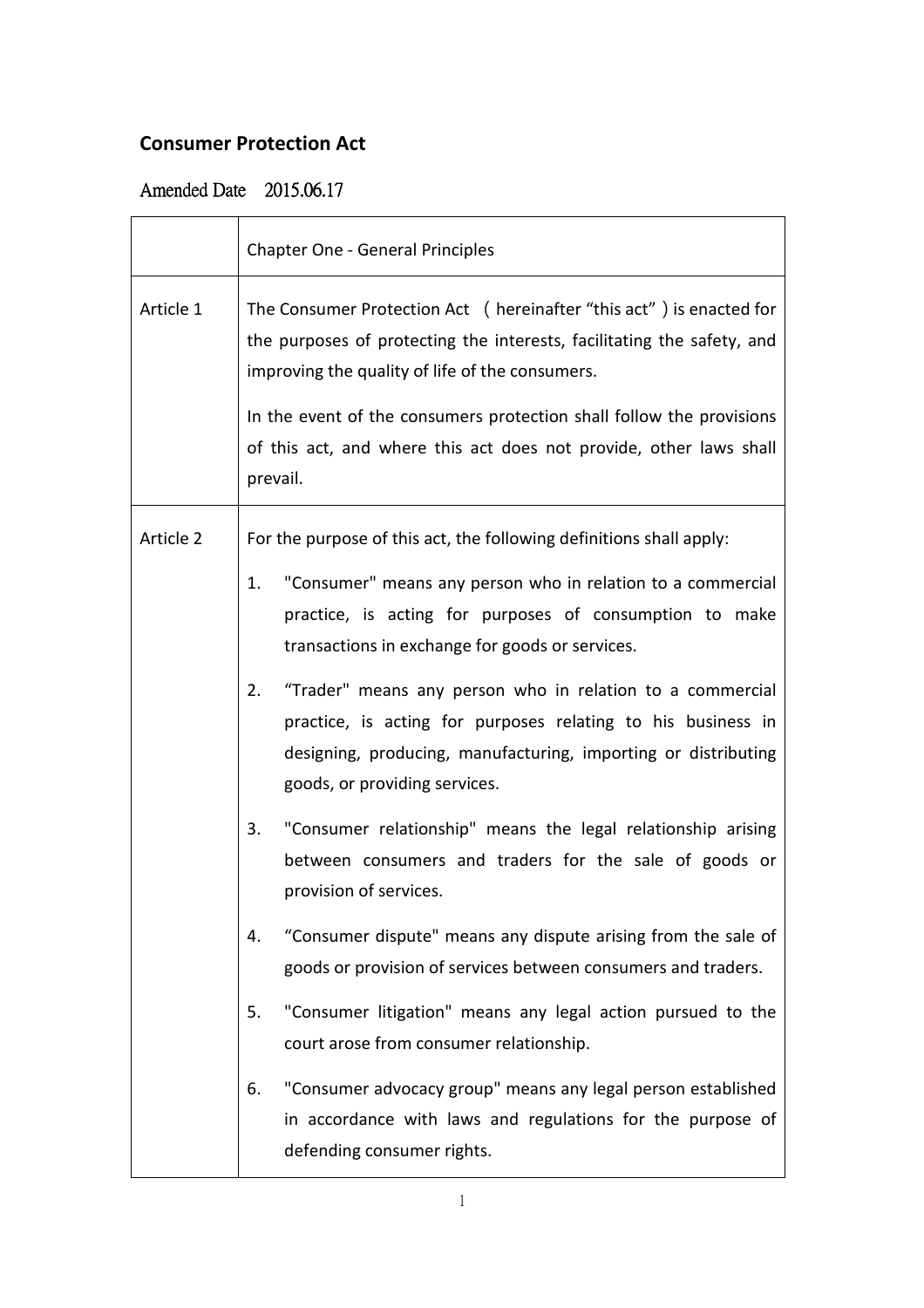|           | "Standard terms and conditions" means standard contract<br>7.<br>clauses unilaterally prepared by traders for entering into<br>contracts with consumers not limited in writing, in any form or<br>by any means, including, but not limited to, via showing captions<br>on the screens, flyers, public postings, and the Internet. |
|-----------|-----------------------------------------------------------------------------------------------------------------------------------------------------------------------------------------------------------------------------------------------------------------------------------------------------------------------------------|
|           | "Individually negotiated terms" means contract terms and<br>8.<br>conditions made individually negotiated with meeting of the<br>minds between the parties.                                                                                                                                                                       |
|           | "Standard contracts" means the standard terms and conditions<br>9.<br>prepared by traders which are fully or partially adopted in the<br>contract between the parties.                                                                                                                                                            |
|           | 10. "Distance sales" means the transaction is made via radios,<br>television<br>broadcasts, telephones, facsimiles,<br>catalogs,<br>newspapers, magazines, the Internet, flyers, or any other similar<br>channels, which consumer does not have opportunity to review<br>the goods or services.                                   |
|           | 11. "Door-to-door sales" means a sale of goods or services which<br>the traders or his representatives solicit the sale, and the<br>consumer's agreement or offer to purchase is made at<br>consumer's residence, workplace, public places or any other<br>places.                                                                |
|           | "Installment sales" means the type of transaction under a sales<br>12.<br>contract in which the consumer is required to pay a down<br>payment, with the balance to be paid in installments, and the<br>trader shall deliver the subject matter to the consumers upon<br>receipt of the down payment.                              |
| Article 3 | Government shall implement the following measures to achieve the<br>legislative intent of this act by periodically reviewing, coordinating<br>and improving upon their relevant regulations and enforcement:                                                                                                                      |
|           | Maintaining the quality, safety and sanitation of the goods or<br>1.                                                                                                                                                                                                                                                              |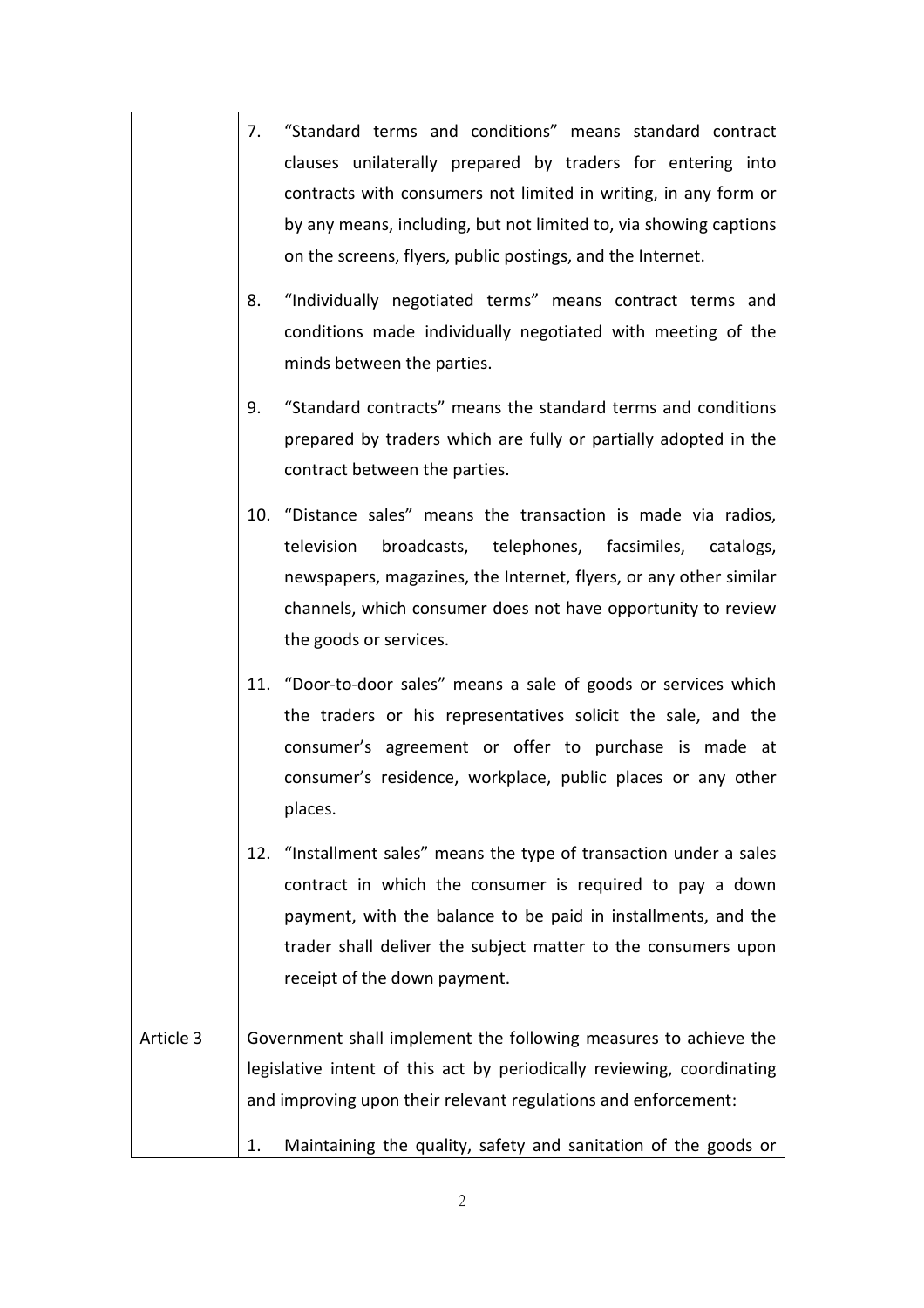services.

|           | 2.      | Preventing that the goods or services do not cause damages to<br>consumer's life, body, health, property or other legitimate<br>interests.                                                                                                                                     |
|-----------|---------|--------------------------------------------------------------------------------------------------------------------------------------------------------------------------------------------------------------------------------------------------------------------------------|
|           | 3.      | Ensuring that the labeling of goods or services is compliant with<br>laws and regulations.                                                                                                                                                                                     |
|           | 4.      | Ensuring that the advertising of goods or services is compliant<br>with laws and regulations.                                                                                                                                                                                  |
|           | 5.      | Ensuring that the weights and measures of goods or services are<br>compliant with laws and regulations.                                                                                                                                                                        |
|           | 6.      | Facilitating the price for goods or services remain reasonable.                                                                                                                                                                                                                |
|           | 7.      | Promoting the fair packaging of goods.                                                                                                                                                                                                                                         |
|           | 8.      | Encouraging fair trade in goods or services.                                                                                                                                                                                                                                   |
|           | 9.      | Funding and fostering consumer advocacy groups.                                                                                                                                                                                                                                |
|           |         | 10. Coordinating the handling of consumer disputes.                                                                                                                                                                                                                            |
|           |         | 11. Promoting consumer education.                                                                                                                                                                                                                                              |
|           |         | 12. Providing consumer consulting services.                                                                                                                                                                                                                                    |
|           |         | 13. Other protective measures necessary for the development of<br>consumer life.                                                                                                                                                                                               |
|           |         | Government shall enact relevant laws and regulations to achieve the<br>foregoing legislative intent.                                                                                                                                                                           |
| Article 4 | provide | For the goods or services provided, traders shall emphasis on the<br>importance of consumer health and safety, offer proper instructions,<br>adequate<br>accurate information<br>fair<br>and<br>to<br>ensure<br>transaction, and take measures necessary to protect consumers. |
| Article 5 |         | Government, traders and consumers shall endeavor together to                                                                                                                                                                                                                   |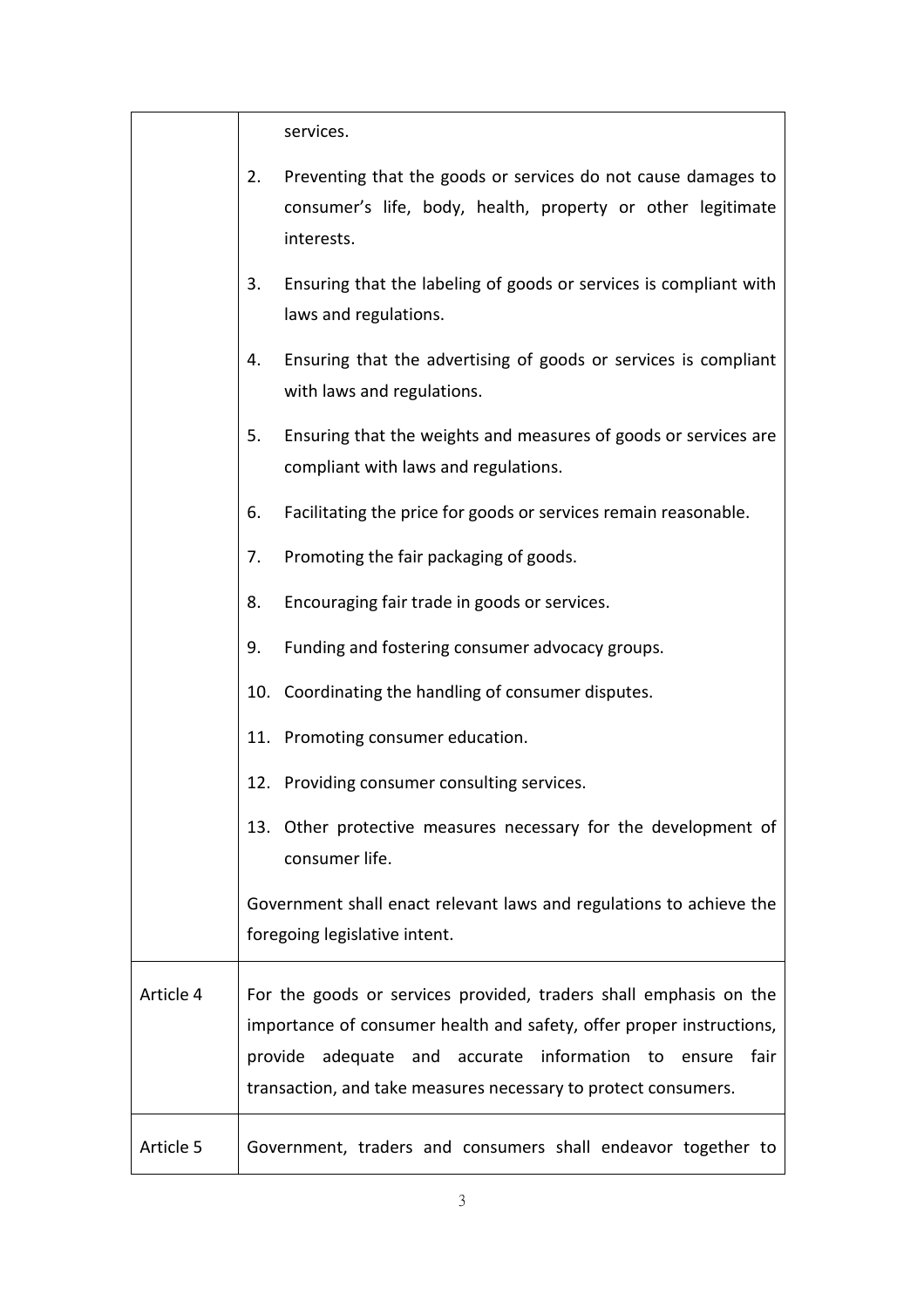|             | enrich consumer information which could assist consumers to take<br>appropriate and reasonable decisions accordingly in the protection of<br>their safety and interests.                                                                                                                                                                                                        |
|-------------|---------------------------------------------------------------------------------------------------------------------------------------------------------------------------------------------------------------------------------------------------------------------------------------------------------------------------------------------------------------------------------|
| Article 6   | The competent authorities defined by this act at the central<br>government level shall be the competent authorities having primary<br>jurisdictions; at the municipal levels shall be the municipal<br>governments and at the county or city levels shall be the county and<br>city governments.                                                                                |
|             | <b>Chapter Two - Consumer Interests</b>                                                                                                                                                                                                                                                                                                                                         |
|             | Section One -Health and Safety Safeguards                                                                                                                                                                                                                                                                                                                                       |
| Article 7   | Traders engaging in designing, producing or manufacturing of goods<br>or in the provisions of services, shall ensure that goods or services<br>provided meet and comply with the contemporary technical and<br>professional standards with reasonably expected safety requirements<br>when placing the goods into the stream of commerce, or at the time<br>rendering services. |
|             | All safety warnings and emergency response manuals shall be marked<br>or labeled conspicuously on the goods or services provided which<br>may cause harm to the lives, bodies, health or properties of<br>consumers.                                                                                                                                                            |
|             | Traders shall be jointly and severally liable in violating the foregoing<br>paragraphs and thereby causing injury or damage to consumers or<br>third parties, provided that if traders can prove that they have not<br>been negligent, the court may reduce damages.                                                                                                            |
| Article 7-1 | Trader shall bear the burden of proof where he claims that the goods<br>or services provided meet and comply with the contemporary<br>technical and professional standards of reasonably expected safety<br>requirements when placing the goods into the stream of commerce,                                                                                                    |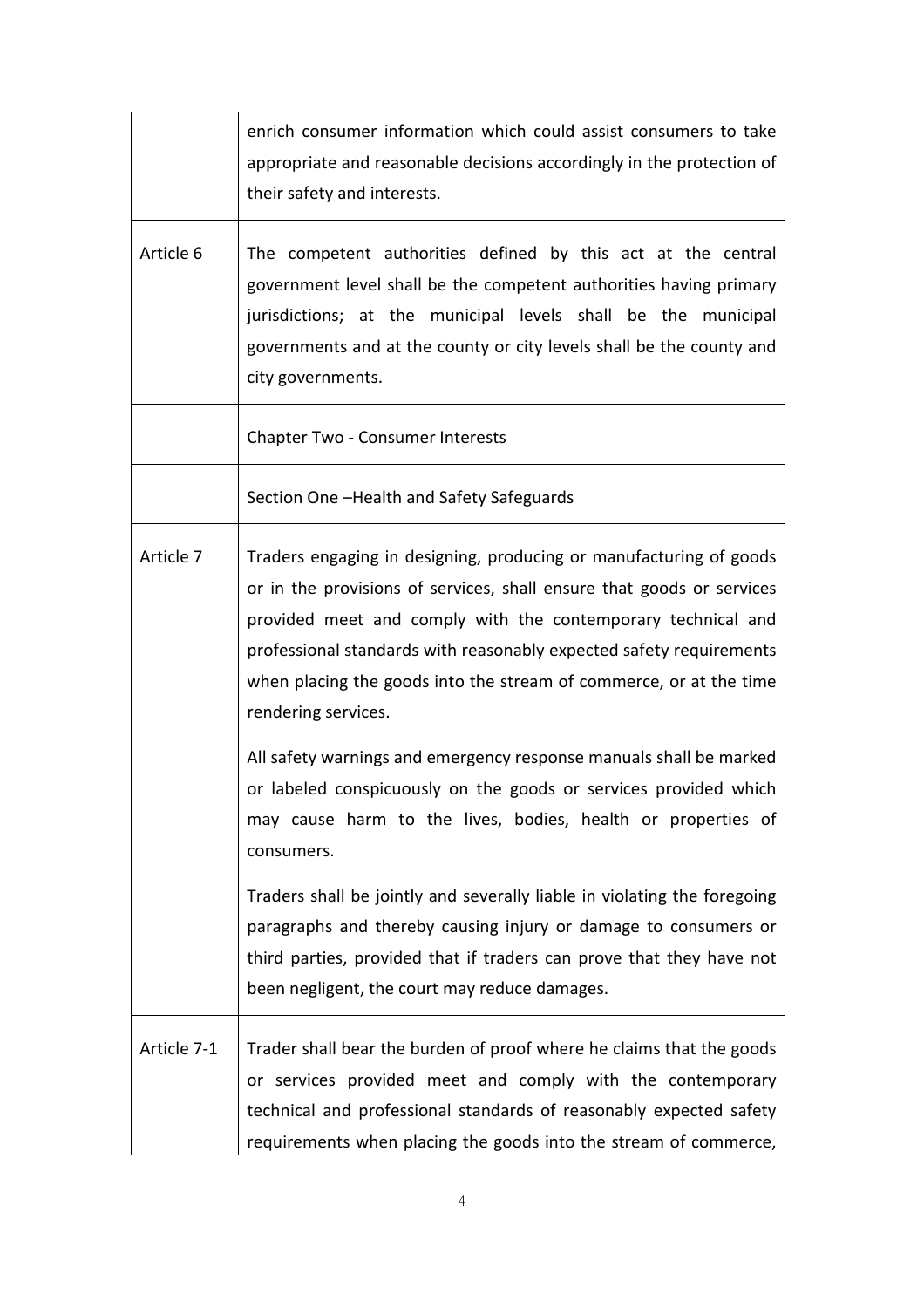|            | or at the time rendering services.                                                                                                                                                                                                                                                                                                                                                                                                                             |
|------------|----------------------------------------------------------------------------------------------------------------------------------------------------------------------------------------------------------------------------------------------------------------------------------------------------------------------------------------------------------------------------------------------------------------------------------------------------------------|
|            | Goods or services cannot be considered non-compliance with the<br>safety requirements described in the previous paragraph for the sole<br>reason that safer goods or services are subsequently available.                                                                                                                                                                                                                                                      |
| Article 8  | For injuries and damages caused by goods or services provided,<br>traders engaging in distributing and marketing goods shall be jointly<br>and severally liable with those engaging in designing, producing or<br>manufacturing, except for traders engaging in distributing and<br>marketing goods who exercise due care for prevention of such<br>injuries and damages; or injuries and damages would still have<br>occurred even if due care had exercised. |
|            | Traders, referred in the previous paragraph, repack goods, alter the<br>packaging of goods or the content of services shall be deemed as the<br>traders set forth in the Article 7.                                                                                                                                                                                                                                                                            |
| Article 9  | Traders engaging in the importation of goods or services shall be<br>construed as designers, producers or manufacturers of such goods or<br>providers of such services and bear the same liability as producers in<br>accordance with Article 7 of this act.                                                                                                                                                                                                   |
| Article 10 | Trader shall immediately recall the goods or discontinue the services<br>provided when there are sufficient facts support that such goods or<br>services may present potential dangers to the health and safety of<br>the consumers, except for traders have adopted necessary measures<br>sufficient to remove or prevent such harm or danger.                                                                                                                |
|            | Where goods or services pose potential dangers to the life, health or<br>properties of the consumers and in the absence of any safety warning<br>and emergency response manual marked or labeled conspicuously on<br>the goods or services provided, the previous paragraph shall apply<br>mutatis mutandis.                                                                                                                                                   |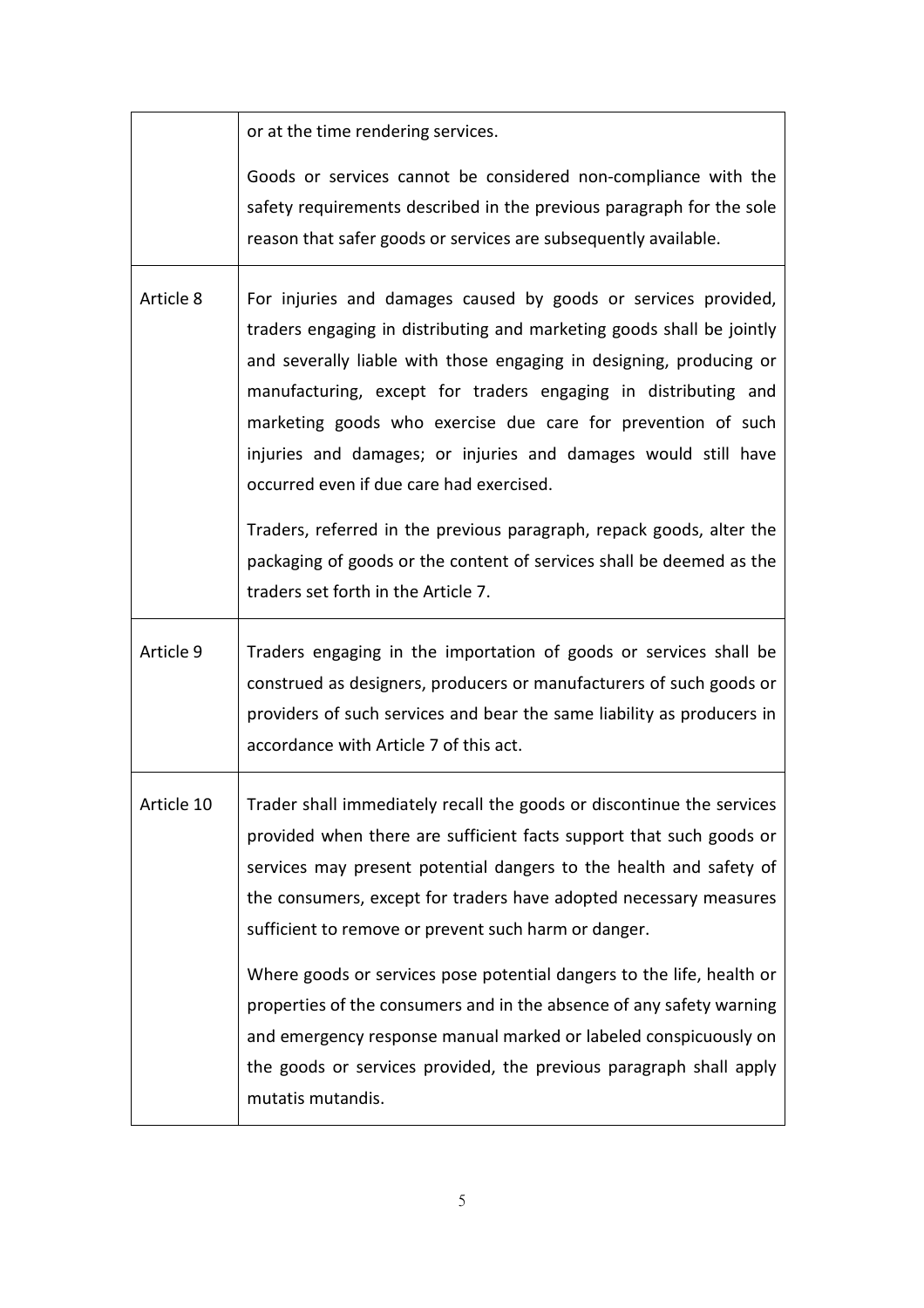| Article 10-1 | Traders set out in this section are prohibited to exclude or restrict<br>liability as against consumers or third parties in advance.                                                                                                                                               |
|--------------|------------------------------------------------------------------------------------------------------------------------------------------------------------------------------------------------------------------------------------------------------------------------------------|
|              | Section Two - Standard Contracts                                                                                                                                                                                                                                                   |
| Article 11   | The terms and conditions adopted in the standard contracts shall be<br>conformed to the principles of equality and reciprocity.                                                                                                                                                    |
|              | Where there is any ambiguity in the wording of the standard terms<br>and conditions, interpretations shall be made in favor of consumer.                                                                                                                                           |
| Article 11-1 | Traders shall provide reasonable time, which may not be less than 30<br>days, for consumers to review all contract clauses, before entering<br>into a standard contract.                                                                                                           |
|              | The terms and conditions adopted by traders in standard contracts<br>made consumer waive the right prescribe in the previous paragraph<br>shall be invalid.                                                                                                                        |
|              | Where standard terms and conditions in violation for provisions<br>prescribed in the first paragraph shall not constitute part of the<br>contract, but consumers may still propose that the terms and<br>conditions make up as part of the standard contract.                      |
|              | The central competent authority may select particular industries and<br>proclaim the appropriate contract reviewing period with reference to<br>the importance of the standard terms and conditions, the coverage<br>and complexity of the matters related in a standard contract. |
| Article 12   | Any standard terms and conditions in violation of the good faith<br>requirements are unconscionable to consumers, shall be rendered<br>null and void.                                                                                                                              |
|              | The use of standard contracts are presumed unconscionable where<br>the terms and conditions provided fall within any of the following:                                                                                                                                             |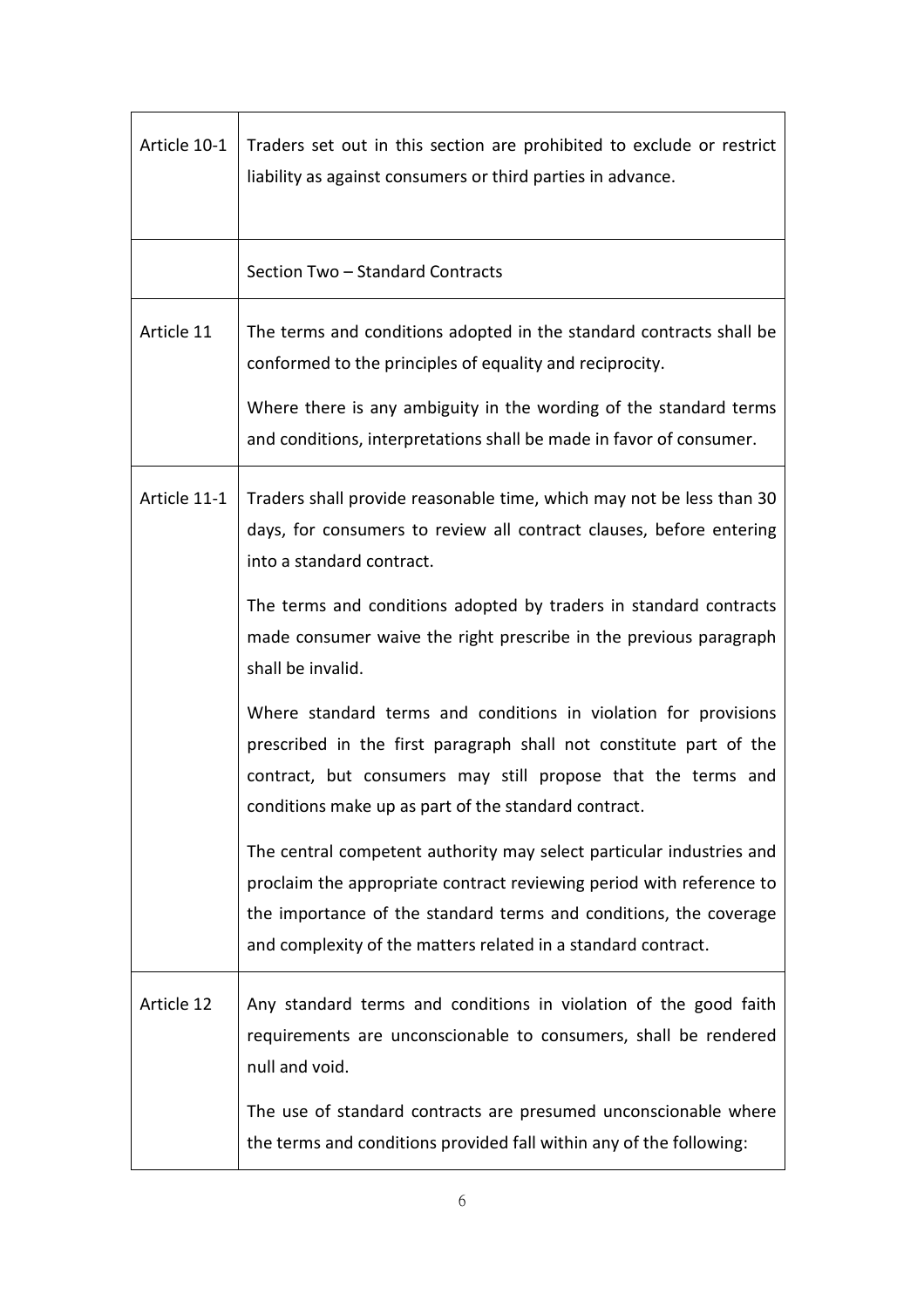|            | Where the terms and conditions of the contracts are in violation<br>1.<br>of the principle of equality and reciprocity.                                                                                                                                                                                                                                           |
|------------|-------------------------------------------------------------------------------------------------------------------------------------------------------------------------------------------------------------------------------------------------------------------------------------------------------------------------------------------------------------------|
|            | Where the terms and conditions of the contracts which are<br>2.<br>excluded by the suppletory rules are obviously contradicted to<br>legislative intent.                                                                                                                                                                                                          |
|            | Where the purposes of the contracts cannot be achieved due to<br>3.<br>the major rights or obligations of the contracts are restricted by<br>such terms and conditions.                                                                                                                                                                                           |
| Article 13 | Traders shall express the standard terms and conditions in full, but<br>where it is obviously difficult to meet with the requirements, traders<br>shall use other conspicuous methods to put the terms and conditions<br>in public notice, thereby such terms and conditions shall constitute as<br>part of the contract upon consumer's consent.                 |
|            | Traders shall provide consumers copies of the standard contracts<br>except for when it is obviously difficult to provide due to the nature<br>of the contract.                                                                                                                                                                                                    |
|            | Traders shall provide consumers the original copies of standard<br>contracts which have been signed or stamped by the consumers.                                                                                                                                                                                                                                  |
| Article 14 | For terms and conditions not specified in standard contracts and not<br>foreseeable by the consumers under normal circumstances shall not<br>constitute as part of the contract.                                                                                                                                                                                  |
| Article 15 | Any standard terms and conditions shall be null and void when it is<br>contradicted to individually negotiated terms.                                                                                                                                                                                                                                             |
| Article 16 | Where by removing any standard terms and conditions, or part of the<br>terms and conditions thereof are held to be null or void, or do not<br>constitute as part of the standard contracts, do not affect the<br>contract formation, the remaining part of the contract shall still be<br>valid, except for it is obviously unconscionable to one party, then the |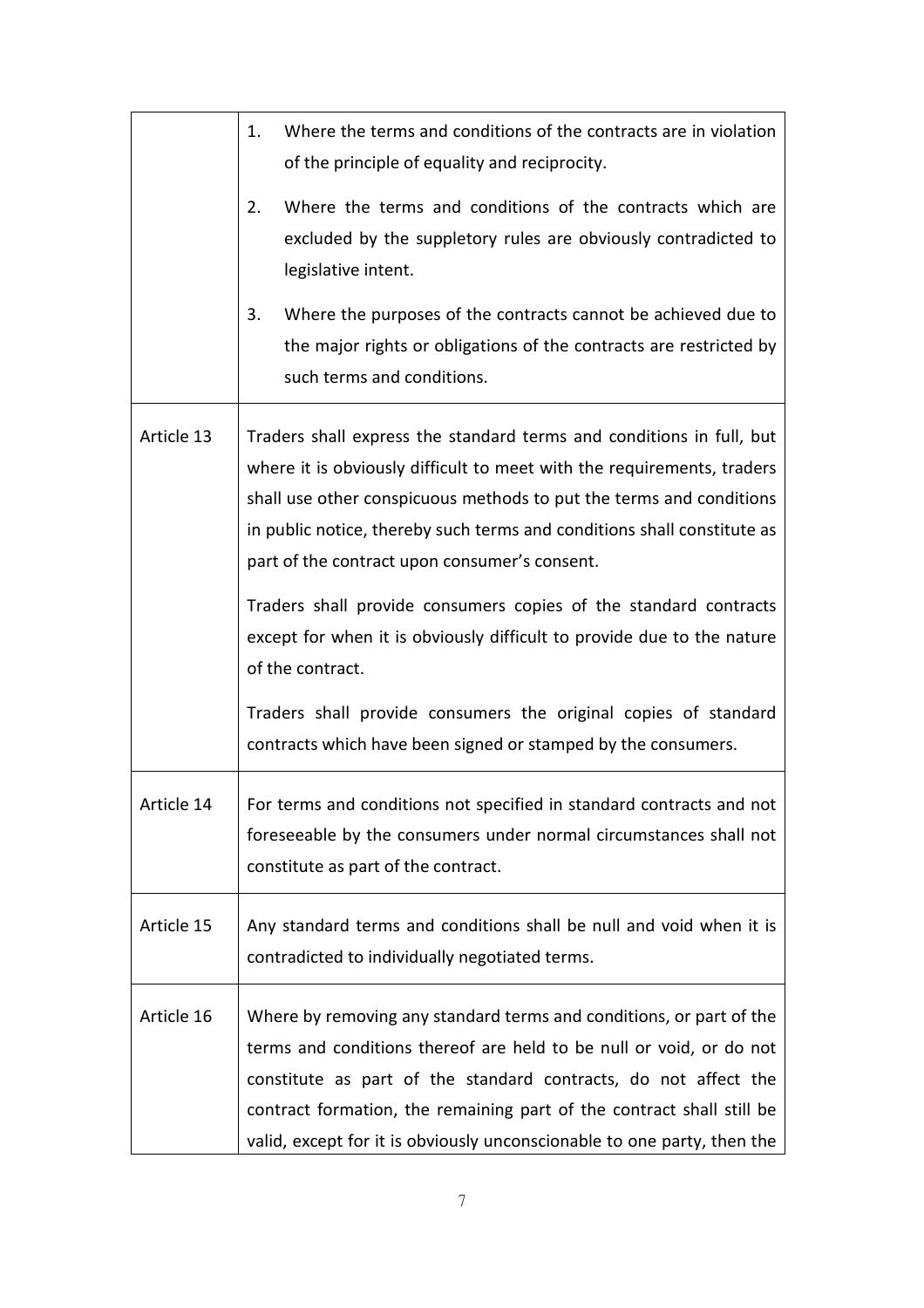|            | entire contract shall be null and void.                                                                                                                                                                                                                                                                                                                                                           |
|------------|---------------------------------------------------------------------------------------------------------------------------------------------------------------------------------------------------------------------------------------------------------------------------------------------------------------------------------------------------------------------------------------------------|
| Article 17 | In order to prevent consumer disputes, protect consumer interests,<br>and promote the fairness for the use of standard contracts, the<br>competent authorities at the central government may set, mandatory<br>or prohibitory provisions of standard contracts which required certain<br>industries to apply after approved by the Executive Yuan and<br>proclaimed by the competent authorities. |
|            | The mandatory provisions set forth in the previous paragraph may<br>include the following matters depending on the nature and purpose<br>of the contract:                                                                                                                                                                                                                                         |
|            | The major contractual rights or obligations.<br>1.                                                                                                                                                                                                                                                                                                                                                |
|            | The effects of contract breach.<br>2.                                                                                                                                                                                                                                                                                                                                                             |
|            | 3.<br>The performance guarantee of the prepaid transactions.                                                                                                                                                                                                                                                                                                                                      |
|            | The right to termination, recessions and the legal effects.<br>4.                                                                                                                                                                                                                                                                                                                                 |
|            | Other matters relating to contract performance.<br>5.                                                                                                                                                                                                                                                                                                                                             |
|            | The prohibitory provisions set forth in the previous paragraph may<br>include the following matters depending on the nature and purpose<br>of the contract:                                                                                                                                                                                                                                       |
|            | Traders retain the right of interpretation and modification of<br>1.<br>contract provisions and period.                                                                                                                                                                                                                                                                                           |
|            | Limitation or waiver traders' liability or obligations.<br>2.                                                                                                                                                                                                                                                                                                                                     |
|            | Restriction or deprivation of consumers to exercise their rights,<br>3.<br>or aggravation of consumers to fulfill their obligation.                                                                                                                                                                                                                                                               |
|            | Other matters obviously unfair to consumers.<br>4.                                                                                                                                                                                                                                                                                                                                                |
|            | Where contract in violation of the mandatory or prohibitory<br>provisions prescribed in the first paragraph, shall be null and void.<br>Whereas the validity of contract would be decided in accordance with                                                                                                                                                                                      |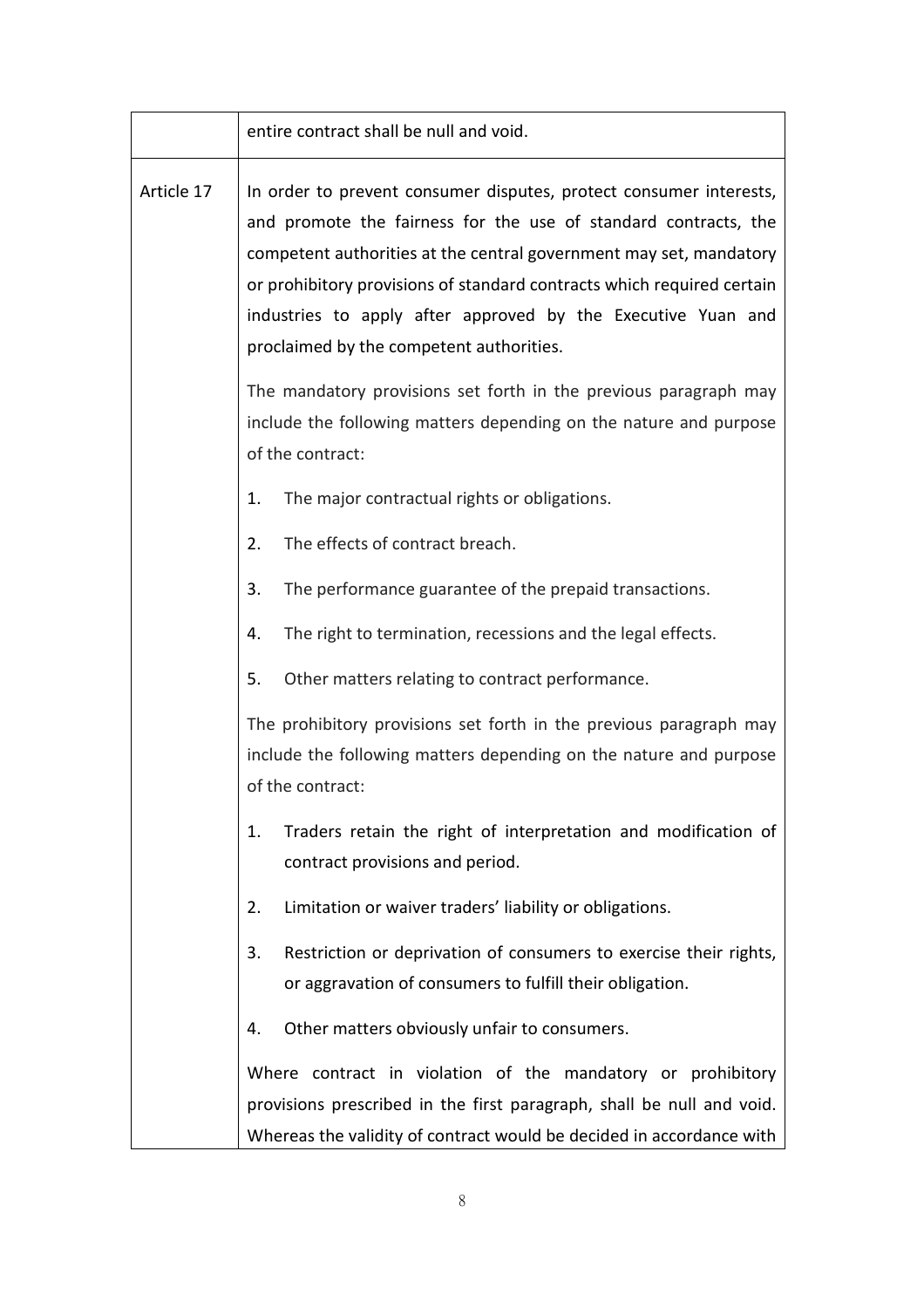|              | previous Article.                                                                                                                                                                                              |
|--------------|----------------------------------------------------------------------------------------------------------------------------------------------------------------------------------------------------------------|
|              | For provisions required and proclaimed by the central competent<br>authority not described in the standard contracts shall still constitute<br>as part of the contract.                                        |
|              | The competent authority may examine traders on the use of standard<br>contracts whenever necessary.                                                                                                            |
| Article 17-1 | Traders shall bear the burden of proof when asserting that the<br>standard terms and conditions have complied with the provisions in<br>this section.                                                          |
|              | Section Three - Special Transactions                                                                                                                                                                           |
| Article 18   | Where traders entering contract by distance sales or door-to-door<br>sales with consumers, traders shall provide consumers the following<br>information clearly and conspicuously in writing:                  |
|              | The name of the traders, representatives, firms or place of<br>1.<br>business, phone number or email and contact information which<br>consumers can get rapid and effective communication.                     |
|              | 2.<br>The contents, prices, payment dates, payment methods, delivery<br>dates and method of delivery.                                                                                                          |
|              | The period and procedure for consumers to exercise the right to<br>3.<br>rescind in accordance with Article 19.                                                                                                |
|              | The right to rescind, prescribed in the first paragraph of Article<br>4.<br>19, cannot be exercised upon the application of provisions<br>prescribed in accordance with the second paragraph of Article<br>19. |
|              | Consumer complaint handling procedure.<br>5.                                                                                                                                                                   |
|              | Any other matters proclaimed by the competent authorities.<br>6.                                                                                                                                               |
|              | Distance sales made via the Internet shall provide consumer with                                                                                                                                               |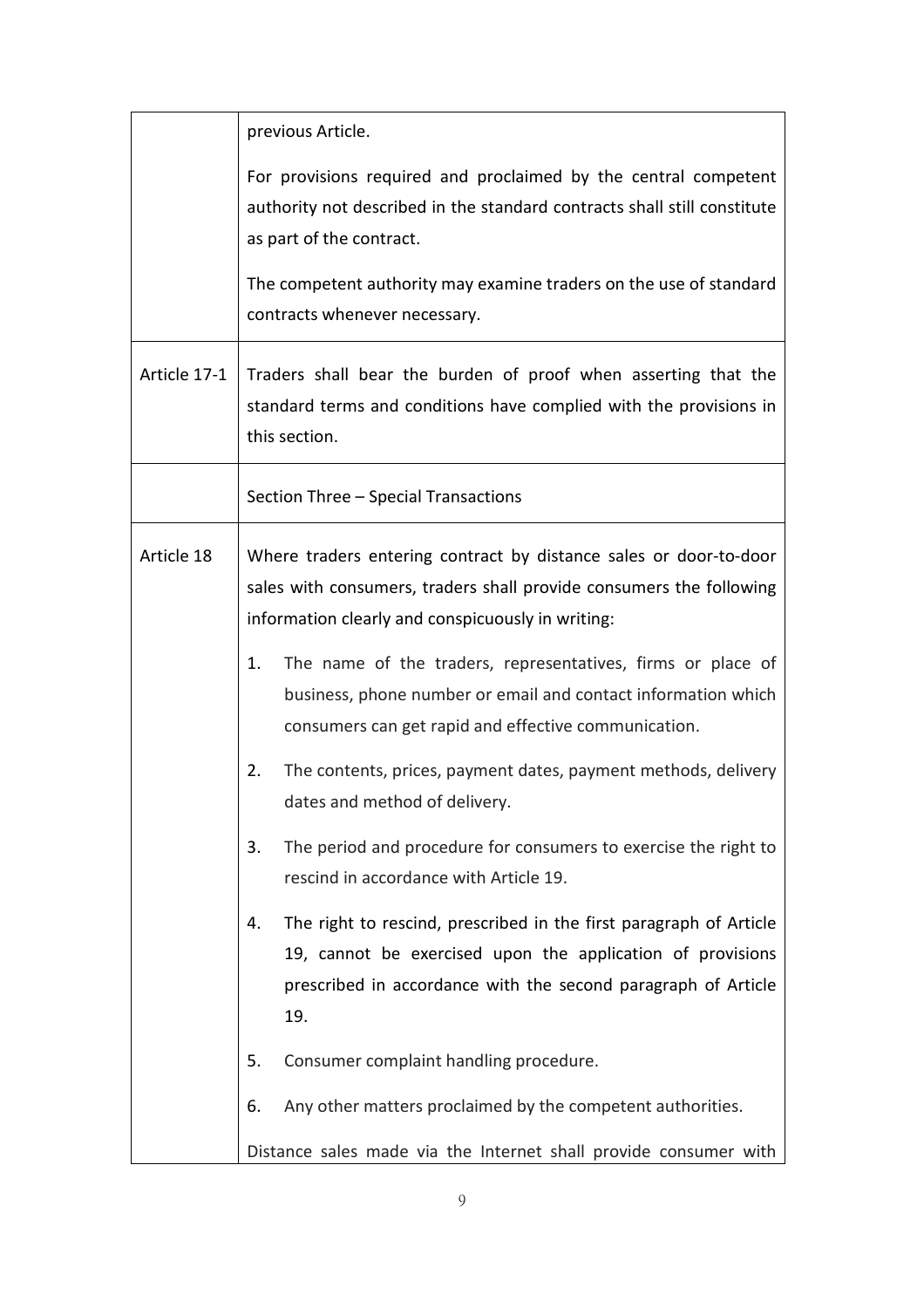|              | recoverable and savable information in electronic format.                                                                                                                                                                                                                                                                                                                                                                                                                                                                                                                                                                                                                                                                                                                                                              |
|--------------|------------------------------------------------------------------------------------------------------------------------------------------------------------------------------------------------------------------------------------------------------------------------------------------------------------------------------------------------------------------------------------------------------------------------------------------------------------------------------------------------------------------------------------------------------------------------------------------------------------------------------------------------------------------------------------------------------------------------------------------------------------------------------------------------------------------------|
| Article 19   | Consumers of distance sales or door-to-door sales may return the<br>goods or rescind the contract in writing within 7 days upon receipt of<br>goods or services without stating the reasons or be responsible for<br>any expenses or costs, except in the case of distance sales with<br>reasonable matters.                                                                                                                                                                                                                                                                                                                                                                                                                                                                                                           |
|              | Reasonable matters prescribed in the previous paragraph shall be<br>proclaimed by the Executive Yuan.                                                                                                                                                                                                                                                                                                                                                                                                                                                                                                                                                                                                                                                                                                                  |
|              | When traders do not provide consumers with information prescribed<br>in the third subparagraph of the first paragraph of previous Article<br>on matters related for consumer to rescind contracts upon receipt of<br>goods or services, the 7 days period set forth in the first paragraph<br>shall not be counted until the date the information is provided. The<br>right to rescind would be deprived if the 7 days period set forth in the<br>first paragraph has lapsed for 4 months.<br>The contract would be deemed rescinded when the consumers have<br>delivered or issue in writing within the period set prescribed in the<br>first and third paragraph.<br>Any agreement made in distance sales or door-to-door sales in<br>violations of provisions prescribed in this Article shall be null and<br>void. |
| Article 19-1 | (deleted)                                                                                                                                                                                                                                                                                                                                                                                                                                                                                                                                                                                                                                                                                                                                                                                                              |
| Article 19-2 | When consumers make notification to traders to rescind the contract<br>in writing according to the first or third paragraph of Article 19,<br>traders shall retrieve the goods onto the premises of the original<br>delivery or agreed between the parties within 15 days from the next<br>day of receipt of the notification, except for parties have agreed<br>otherwise by individual negotiation.<br>Traders shall make refund within 15 days from the next day of                                                                                                                                                                                                                                                                                                                                                 |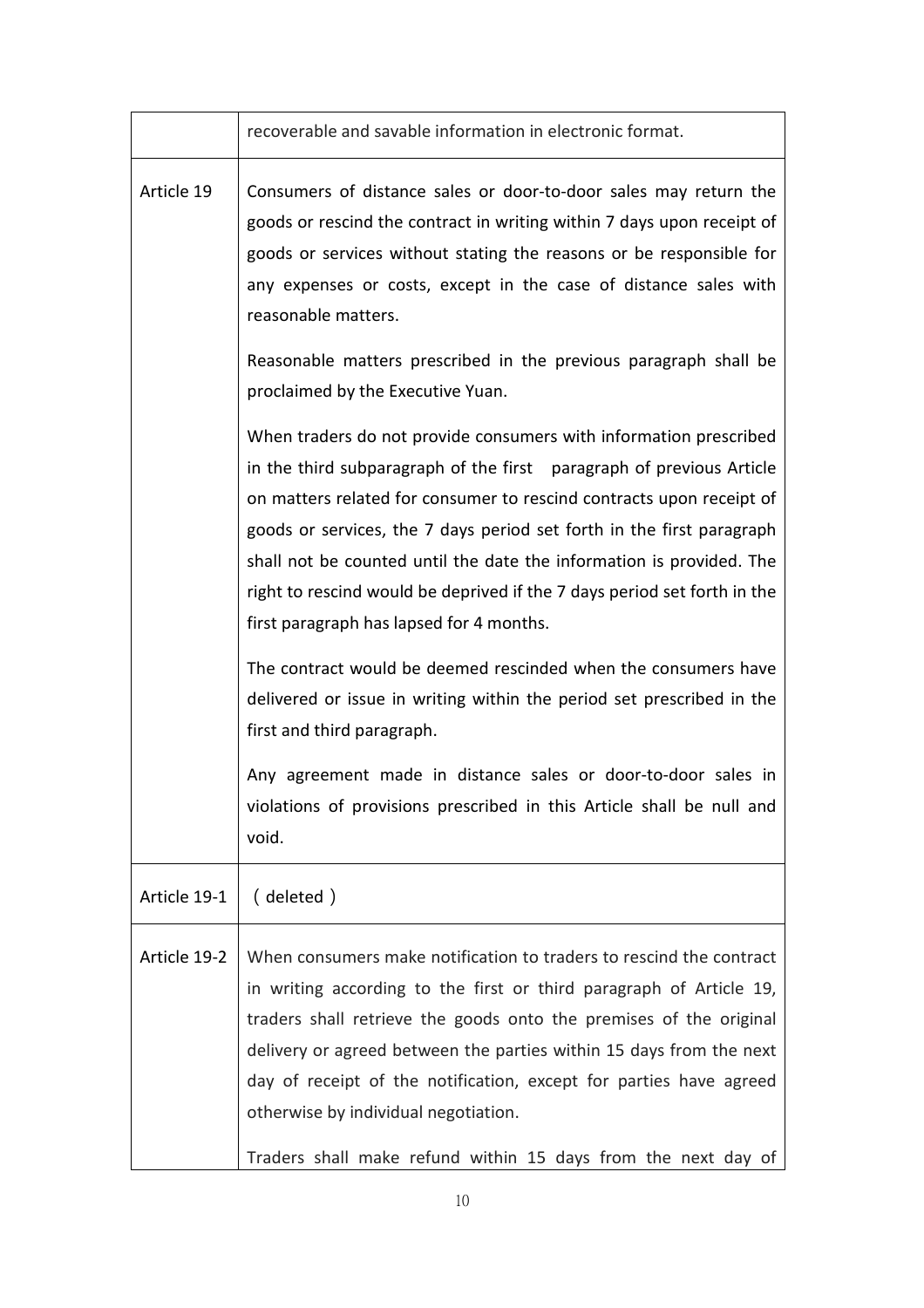|            | retrieving the goods, receipt of returned goods, or receipt of<br>notification to rescind the service contract.                                                                                                                                                                                                                                                                            |
|------------|--------------------------------------------------------------------------------------------------------------------------------------------------------------------------------------------------------------------------------------------------------------------------------------------------------------------------------------------------------------------------------------------|
|            | After rescinding the contract, the restitution provision shall be null<br>and void if it is more adverse to the consumers than the provision<br>prescribed in Article 259 of the Civil Code.                                                                                                                                                                                               |
| Article 20 | Consumers shall not be responsible for keeping custody of unsolicited<br>goods.                                                                                                                                                                                                                                                                                                            |
|            | The goods set forth in the previous paragraph shall be deemed have<br>been abandoned if the sender does not retrieve the goods after a<br>reasonable period of time set by the consumer after the notice is<br>given. Or although without notice, the senders do not retrieve the<br>goods one month after the consumer does not accept the goods,<br>shall be deemed have been abandoned. |
|            | Consumers may claim for damage caused by shipping the goods and<br>request for reimbursement of expenses necessary to handling the<br>shipping.                                                                                                                                                                                                                                            |
| Article 21 | Contracts of installment sales between traders and consumers shall<br>be made in writing.                                                                                                                                                                                                                                                                                                  |
|            | The above mentioned contract shall include the following:                                                                                                                                                                                                                                                                                                                                  |
|            | The amount of the down payment.<br>1.                                                                                                                                                                                                                                                                                                                                                      |
|            | The difference between the cash price and the total price by<br>2.<br>adding up the amount of each installment and other incidental<br>charges.                                                                                                                                                                                                                                            |
|            | The interest rates.<br>3.                                                                                                                                                                                                                                                                                                                                                                  |
|            | Where traders fail to specify the interest rates in accordance with the<br>previous paragraph, the interest rate shall be calculated at 5% per<br>annum of the cash transaction price.                                                                                                                                                                                                     |
|            | For traders in violation provisions prescribed in the second                                                                                                                                                                                                                                                                                                                               |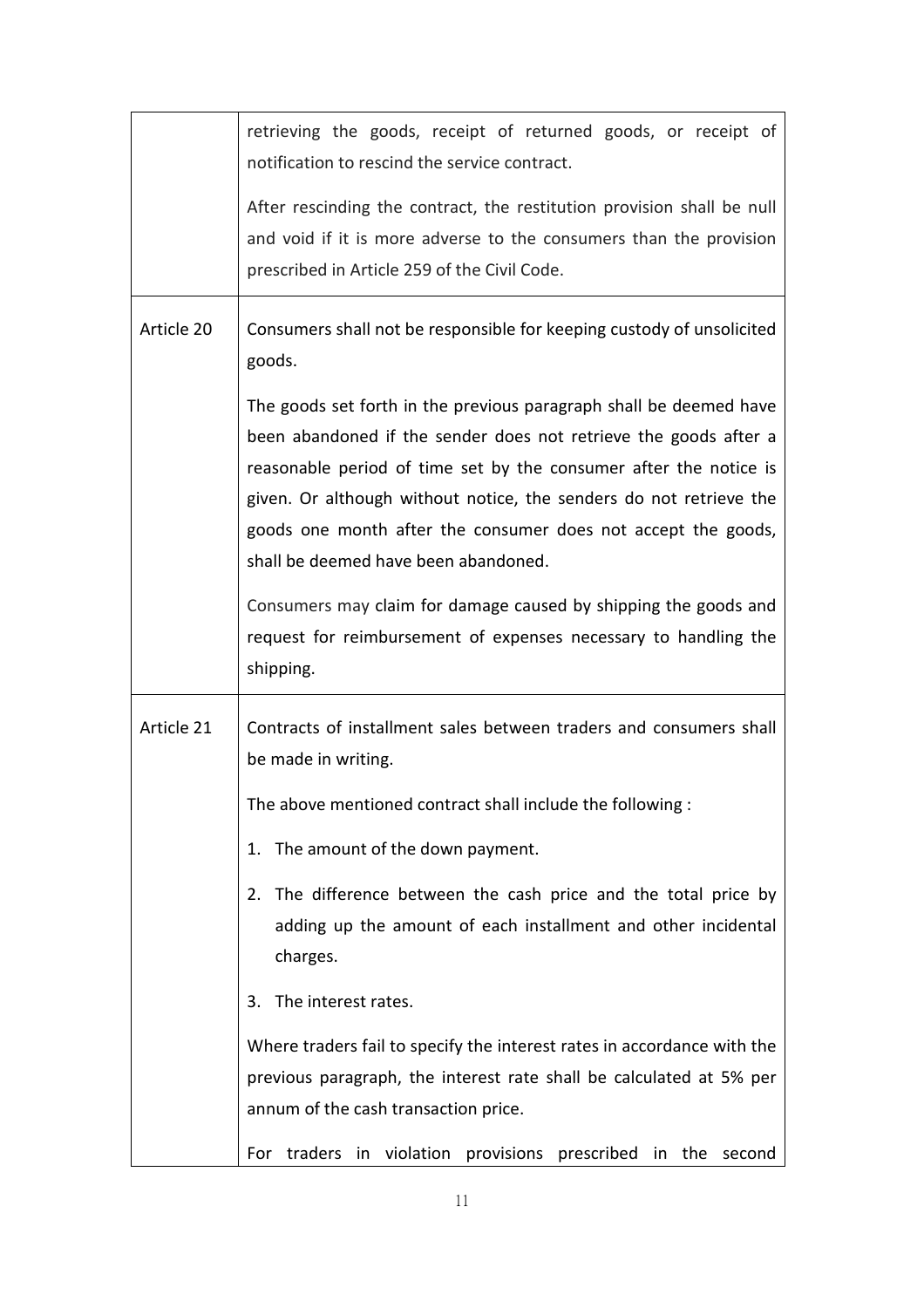|              | paragraph, first and second subparagraphs, the consumers shall not<br>be liable to pay any price above the cash transaction price.                                                                                                                                                                                                                                                                                                 |
|--------------|------------------------------------------------------------------------------------------------------------------------------------------------------------------------------------------------------------------------------------------------------------------------------------------------------------------------------------------------------------------------------------------------------------------------------------|
|              | Section Four - Consumer Information provisions                                                                                                                                                                                                                                                                                                                                                                                     |
| Article 22   | Traders shall ensure the accuracy of the contents of advertisements<br>and be under the obligations not to provide less than what is stated<br>in the advertisements.<br>After the contract is made and entered between traders and<br>consumers, traders shall fulfill the contents of the advertisements of<br>goods or services.                                                                                                |
| Article 22-1 | Trader shall express the annual percentage rates of all the costs of<br>borrowing over the term of the credit in their advertisements when<br>engaging in credit transactions.<br>The scope of the costs of borrowing over the term of the credit, and<br>the methods of calculating the annual percentage rate as expressed<br>in the previous paragraph, shall be set by the competent authorities<br>of each relevant industry. |
| Article 23   | Where media knows or should have known that the contents of the<br>advertisements are inconsistent with the facts, shall be jointly and<br>severally liable to consumers for their reliance upon such<br>advertisements.<br>Damage liability set forth at previous paragraph cannot be restricted<br>or waived by any agreement in advance.                                                                                        |
| Article 24   | Traders shall properly label the products or services provided in<br>accordance with labeling laws and other relevant laws and<br>regulations.<br>For imported goods or services, traders shall attach labels and<br>instructions in Mandarin and the content of which shall not be less                                                                                                                                           |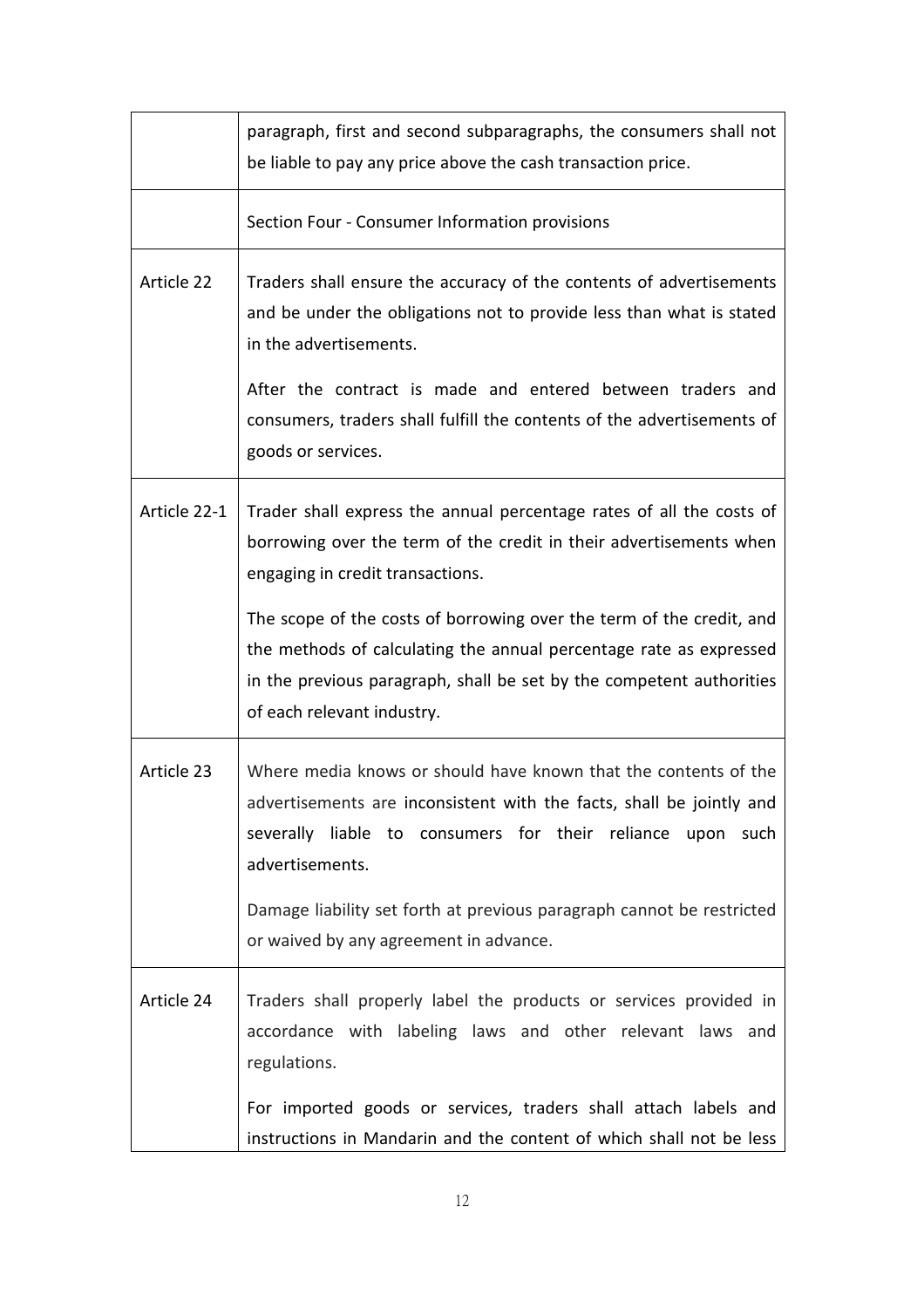|            | comprehensive than those required in the country of origin.                                                                                                                                                                                                                                                                                                                      |
|------------|----------------------------------------------------------------------------------------------------------------------------------------------------------------------------------------------------------------------------------------------------------------------------------------------------------------------------------------------------------------------------------|
|            | For imported goods or services at the country of origin are<br>accompanied with warning, the previous paragraph shall apply<br>mutatis mutandis.                                                                                                                                                                                                                                 |
| Article 25 | Traders shall proactively furnish written warranties to consumers to<br>warrant the quality of goods or services provided.<br>Warranties prescribed in previous paragraph shall at least include the<br>following:                                                                                                                                                               |
|            | The name, type and quantity of goods or services and, the serial<br>1.<br>numbers or batch numbers if any.                                                                                                                                                                                                                                                                       |
|            | The warranty coverage.<br>2.                                                                                                                                                                                                                                                                                                                                                     |
|            | The period and the commencement of the warranties.<br>3.                                                                                                                                                                                                                                                                                                                         |
|            | The names and addresses of the manufacturers.<br>4.                                                                                                                                                                                                                                                                                                                              |
|            | If sold by distributors, the names and addresses of the<br>5.<br>distributor.                                                                                                                                                                                                                                                                                                    |
|            | The date of the transaction.<br>6.                                                                                                                                                                                                                                                                                                                                               |
| Article 26 | In order to ensure the quality of goods and the safety of consumers,<br>traders shall provide shockproof, dust-proof or moisture resistant, or<br>any other packaging necessary to preserve the goods in accordance<br>with the nature of the goods and the trade of practice, but not<br>include excessive packaging or packaging which may exaggerate the<br>contents thereof. |
|            | <b>Chapter Three - Consumer Advocacy Groups</b>                                                                                                                                                                                                                                                                                                                                  |
| Article 27 | Consumer advocacy groups can only be organized as juridical persons<br>of associations or foundations.                                                                                                                                                                                                                                                                           |
|            | Consumer advocacy groups shall advocate for representing consumer                                                                                                                                                                                                                                                                                                                |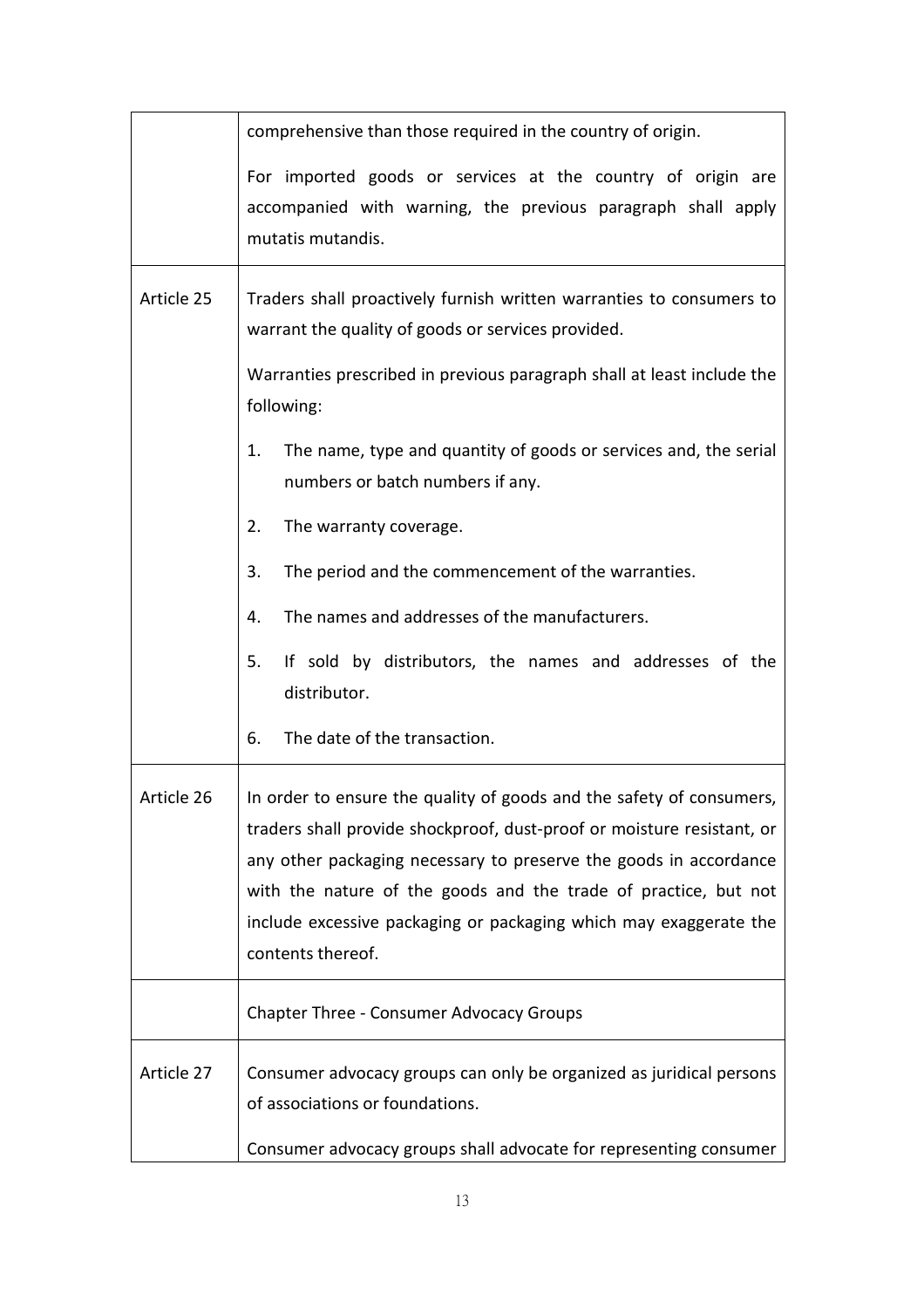|            | interests and promoting consumer education.                                                                                                                                                              |
|------------|----------------------------------------------------------------------------------------------------------------------------------------------------------------------------------------------------------|
| Article 28 | The missions of consumer advocacy groups are as follows:                                                                                                                                                 |
|            | 1. Conducting surveys, comparisons, research and publication of the<br>prices of goods or services.                                                                                                      |
|            | 2. Conducting surveys, test, research and publication of the quality<br>of goods or services.                                                                                                            |
|            | 3. Conducting surveys, comparisons, research and publication of the<br>labeling and content of goods.                                                                                                    |
|            | 4. Providing<br>information<br>consulting<br>services,<br>consumer<br>introductions and reports.                                                                                                         |
|            | 5. Issuing consumer protection publications.                                                                                                                                                             |
|            | Conducting surveys, analysis and make conclusions on consumer<br>6.<br>opinions.                                                                                                                         |
|            | 7. Accepting consumer complaints and mediating consumer<br>disputes.                                                                                                                                     |
|            | Handling consumer disputes and filings consumer litigation.<br>8.                                                                                                                                        |
|            | Making recommendations to government to enact<br>9.<br>proper<br>consumer protection legislations or administrative measures.                                                                            |
|            | 10. Making recommendation to traders to adopt proper consumer<br>protection measures.                                                                                                                    |
|            | 11. Other matters related to the protection of consumer interests.                                                                                                                                       |
| Article 29 | For the purpose of testing of goods or services, consumer advocacy<br>groups shall facilitate or entrust agencies or organizations with<br>testing instruments and equipments to engage the inspections. |
|            | Inspectors shall make record of inspection which records the<br>information related to the sampling, sampling storage environment,<br>the testing instruments and equipment, testing measures and        |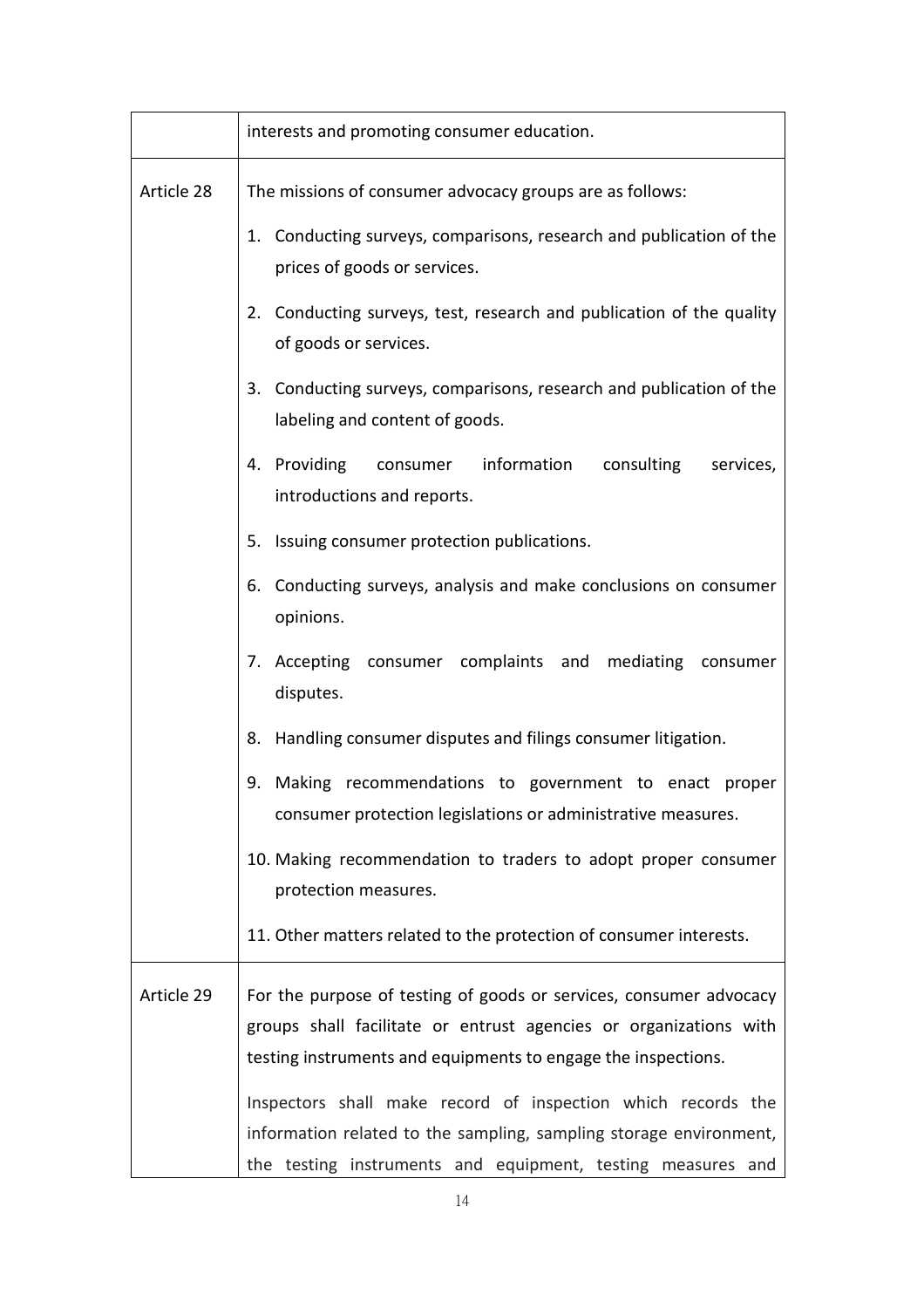|            | processes and present the results to the consumer advocacy groups.                                                                                                                                                                                                                                                                                                                                                                                                                                                                            |
|------------|-----------------------------------------------------------------------------------------------------------------------------------------------------------------------------------------------------------------------------------------------------------------------------------------------------------------------------------------------------------------------------------------------------------------------------------------------------------------------------------------------------------------------------------------------|
|            | After publicly announcing the results of the testing, the consumer<br>advocacy groups shall also announce records of the sampling,<br>sampling storage environment, information of the<br>testing<br>instruments and equipment, testing measures and processes, and<br>notify the related traders.                                                                                                                                                                                                                                            |
|            | Where there are mistakes or errors in the announced testing records<br>prescribed in the second paragraph, the consumer advocacy group<br>shall make proactive correction and publicly announcement, and<br>enable the related traders to have opportunities to clarify.                                                                                                                                                                                                                                                                      |
| Article 30 | <b>Before</b><br>implementing consumer protection<br>legislation<br>or<br>administrative measures, government shall seek consultation from<br>consumer advocacy groups, related Industries, scholar and expert<br>opinions.                                                                                                                                                                                                                                                                                                                   |
| Article 31 | Consumer advocacy groups may make request to the government for<br>necessary assistance when engaging in information survey or tests of<br>products or services.                                                                                                                                                                                                                                                                                                                                                                              |
| Article 32 | The competent authorities may provide financial<br>support to<br>consumer advocacy groups which make effective contribution in<br>consumer right protection.                                                                                                                                                                                                                                                                                                                                                                                  |
|            | Chapter Four - Administrative Supervision                                                                                                                                                                                                                                                                                                                                                                                                                                                                                                     |
| Article 33 | If the municipal governments or the county (city) governments<br>believe that the goods or services provided by traders may endanger<br>the lives, bodies, health or properties of consumers, an investigation<br>shall be launched immediately. After the investigation, such<br>investigation process and results may be disclosed.<br>In conducting the investigation as set forth in the preceding<br>paragraph, the investigators must show relevant identifications, and<br>the investigation shall be conducted in the following ways: |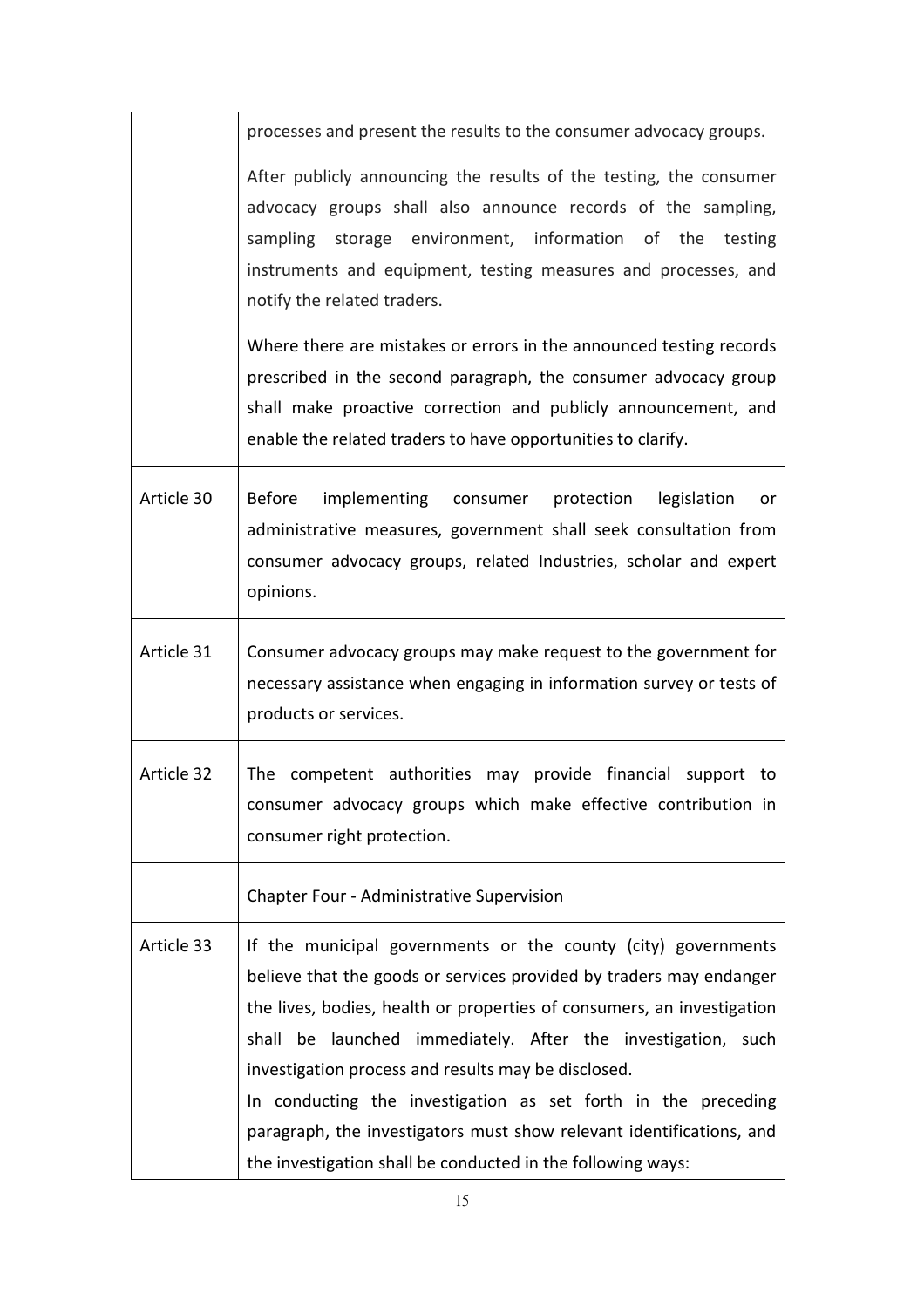|            | Making inquiry of traders or related persons;<br>1.                                                                                                                                                                                                                                                                                                                                                                                                                                                                                                                                                                                                                             |
|------------|---------------------------------------------------------------------------------------------------------------------------------------------------------------------------------------------------------------------------------------------------------------------------------------------------------------------------------------------------------------------------------------------------------------------------------------------------------------------------------------------------------------------------------------------------------------------------------------------------------------------------------------------------------------------------------|
|            | Notifying traders or related persons to appear and make<br>2.<br>statements;                                                                                                                                                                                                                                                                                                                                                                                                                                                                                                                                                                                                    |
|            | 3.<br>Notifying traders to provide information to prove that such<br>goods or services will not endanger the lives, bodies, health or<br>properties of consumers;                                                                                                                                                                                                                                                                                                                                                                                                                                                                                                               |
|            | Dispatching personnel to the place of business, place of<br>4.<br>operations or other related premises of the traders to conduct<br>an investigation; and                                                                                                                                                                                                                                                                                                                                                                                                                                                                                                                       |
|            | When necessary, the said personnel may take samples of goods<br>5.<br>at the premises for testing.                                                                                                                                                                                                                                                                                                                                                                                                                                                                                                                                                                              |
| Article 34 | The municipal governments or the county (city) governments may file<br>a petition with prosecutors to seize objects which may be served as<br>evidence in the course of investigations.<br>The provisions governing seizures set forth in the Code of Criminal<br>Procedure shall apply, mutatis mutandis, to such seizures mentioned<br>in the preceding paragraph.                                                                                                                                                                                                                                                                                                            |
| Article 35 | In conducting a test, the competent authorities of municipalities or<br>counties (cities) may commission consumer advocacy groups,<br>professional groups or other relevant public or private agencies or<br>organizations having testing facilities to perform such testing.                                                                                                                                                                                                                                                                                                                                                                                                   |
| Article 36 | If, after an investigation taken in accordance with Article 33, the<br>municipal governments or the county (city) governments believe that<br>the goods or services provided by traders have endangered or will<br>endanger the lives, bodies, health or properties of consumers, the<br>governments shall order such traders to immediately improve within<br>the time limit, recall or destroy such goods or services, where<br>necessary, the governments shall order such traders to cease the<br>production,<br>design,<br>manufacturing, processing,<br>importation,<br>distribution of such goods or the rendering of such services, or take<br>other necessary actions. |
| Article 37 | If the municipal governments or the county (city) governments<br>believe that goods or services provided by traders have caused or will                                                                                                                                                                                                                                                                                                                                                                                                                                                                                                                                         |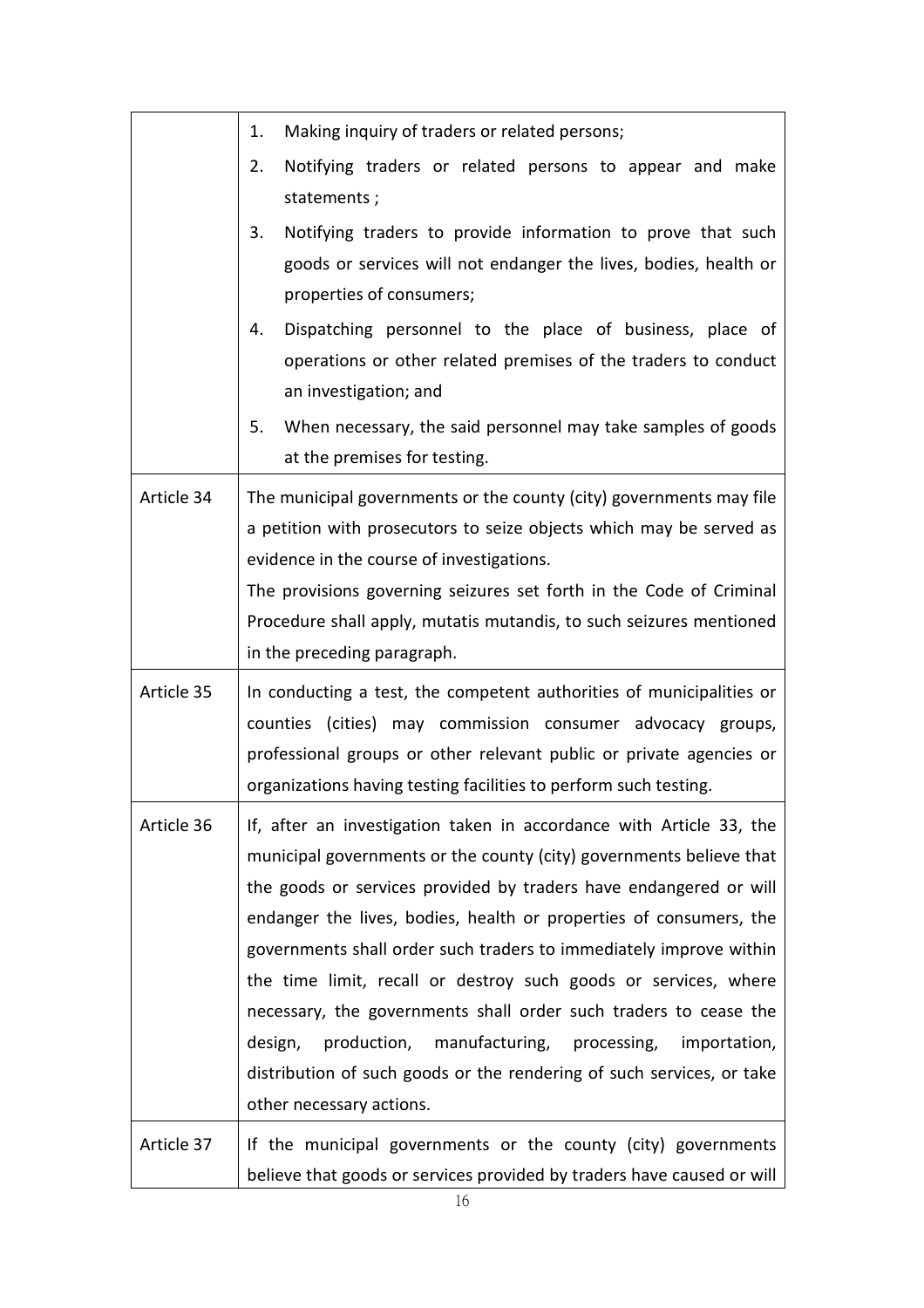|            | cause material injuries or damages to consumers, and the situation is<br>an emergency, then in addition to the actions to be taken pursuant to<br>the preceding article, that governments shall publicize their names,<br>addresses, goods or services through the mass media, or take other<br>necessary actions.                                                                                                                                                                                                                                                                                                                                                                                                                                                                               |
|------------|--------------------------------------------------------------------------------------------------------------------------------------------------------------------------------------------------------------------------------------------------------------------------------------------------------------------------------------------------------------------------------------------------------------------------------------------------------------------------------------------------------------------------------------------------------------------------------------------------------------------------------------------------------------------------------------------------------------------------------------------------------------------------------------------------|
| Article 38 | If the central competent authority believes it necessary, the actions<br>set forth in the preceding five Articles may also be taken.                                                                                                                                                                                                                                                                                                                                                                                                                                                                                                                                                                                                                                                             |
| Article 39 | The Executive Yuan, the governments of municipalities and counties<br>(cities) shall respectively maintain several consumer ombudsmen.<br>The regulations about appointment and responsibilities of consumer<br>ombudsmen shall be proclaimed by the Executive Yuan.                                                                                                                                                                                                                                                                                                                                                                                                                                                                                                                             |
| Article 40 | In order to supervise and coordinate the consumer protection<br>matters, the Executive Yuan shall periodically invite the heads of<br>relevant ministries, representatives of national consumer advocacy<br>groups, nationwide representatives of traders, scholars and experts<br>to render advice on this act.                                                                                                                                                                                                                                                                                                                                                                                                                                                                                 |
| Article 41 | To promote consumer protection matters, the Executive Yuan shall<br>be responsible for the followings:<br>The study, draft and review of basic policies and mechanisms<br>1.<br>concerning consumer protection;<br>The study, draft, revision, and review the effect of plans<br>2.<br>concerning consumer protection.<br>The deliberation on projects concerning consumer protection<br>3.<br>and the promotion, coordination and the review of the said<br>projects;<br>The study of domestic and foreign trends and issues relating to<br>4.<br>economic development concerning consumer<br>social<br>and<br>protection;<br>The offering of education, training and information concerning<br>5.<br>consumer protection;<br>6.<br>The coordination and negotiation of policies and mechanisms |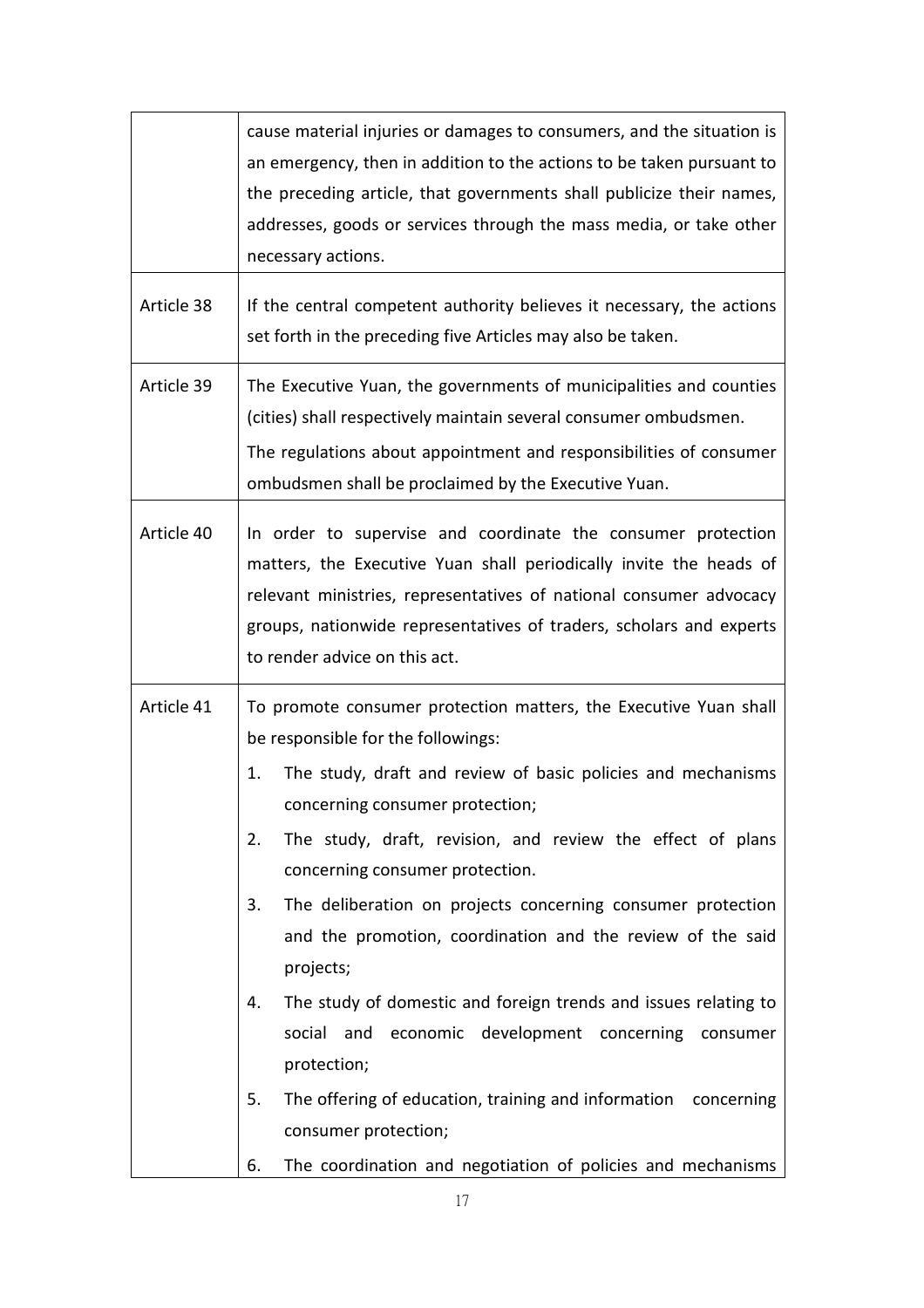|              | and the competent authority concerning consumer protection<br>within ministries, bureaus, departments; and<br>The supervision on exercising of powers by the competent<br>7.<br>authorities and the command of exercising of powers by<br>consumer ombudsmen.<br>The Executive Yuan shall periodically publish the results of enforcing                                                                                                                                                                                                   |
|--------------|-------------------------------------------------------------------------------------------------------------------------------------------------------------------------------------------------------------------------------------------------------------------------------------------------------------------------------------------------------------------------------------------------------------------------------------------------------------------------------------------------------------------------------------------|
|              | consumer protection matters and related information.                                                                                                                                                                                                                                                                                                                                                                                                                                                                                      |
| Article 42   | The municipal governments or the county (city) governments shall<br>establish consumer service centers handling such matters as<br>consultation, educational dissemination, complaints of consumers,<br>and so on.<br>The municipal governments or the county (city) governments may                                                                                                                                                                                                                                                      |
|              | establish branch offices under the consumer service centers within<br>their jurisdictions.                                                                                                                                                                                                                                                                                                                                                                                                                                                |
|              | <b>Chapter Five - Handling Consumer Disputes</b>                                                                                                                                                                                                                                                                                                                                                                                                                                                                                          |
|              | Section One - Complaint and Mediation                                                                                                                                                                                                                                                                                                                                                                                                                                                                                                     |
| Article 43   | When a consumer dispute arises between consumers and traders<br>relating to goods or services, consumers may file a complaint with the<br>traders, consumer advocacy groups, or consumer service centers or<br>their branch offices.<br>Traders shall properly handle consumer complaints within 15 days.<br>If the complaints referred to in the first paragraph has not been<br>properly responded to, a further complaint with the consumer<br>ombudsmen of the municipal governments or the county (city)<br>governments can be made. |
| Article 44   | If the consumer complaints referred to in the preceding Article are<br>still not properly responded to, mediation can be made with the<br>mediation commission of the<br>dispute<br>consumer<br>municipal<br>governments or the county (city) governments.                                                                                                                                                                                                                                                                                |
| Article 44-1 | The acceptance, procedures and other relevant matters for the<br>mediation concerning consumer dispute as set forth in the preceding                                                                                                                                                                                                                                                                                                                                                                                                      |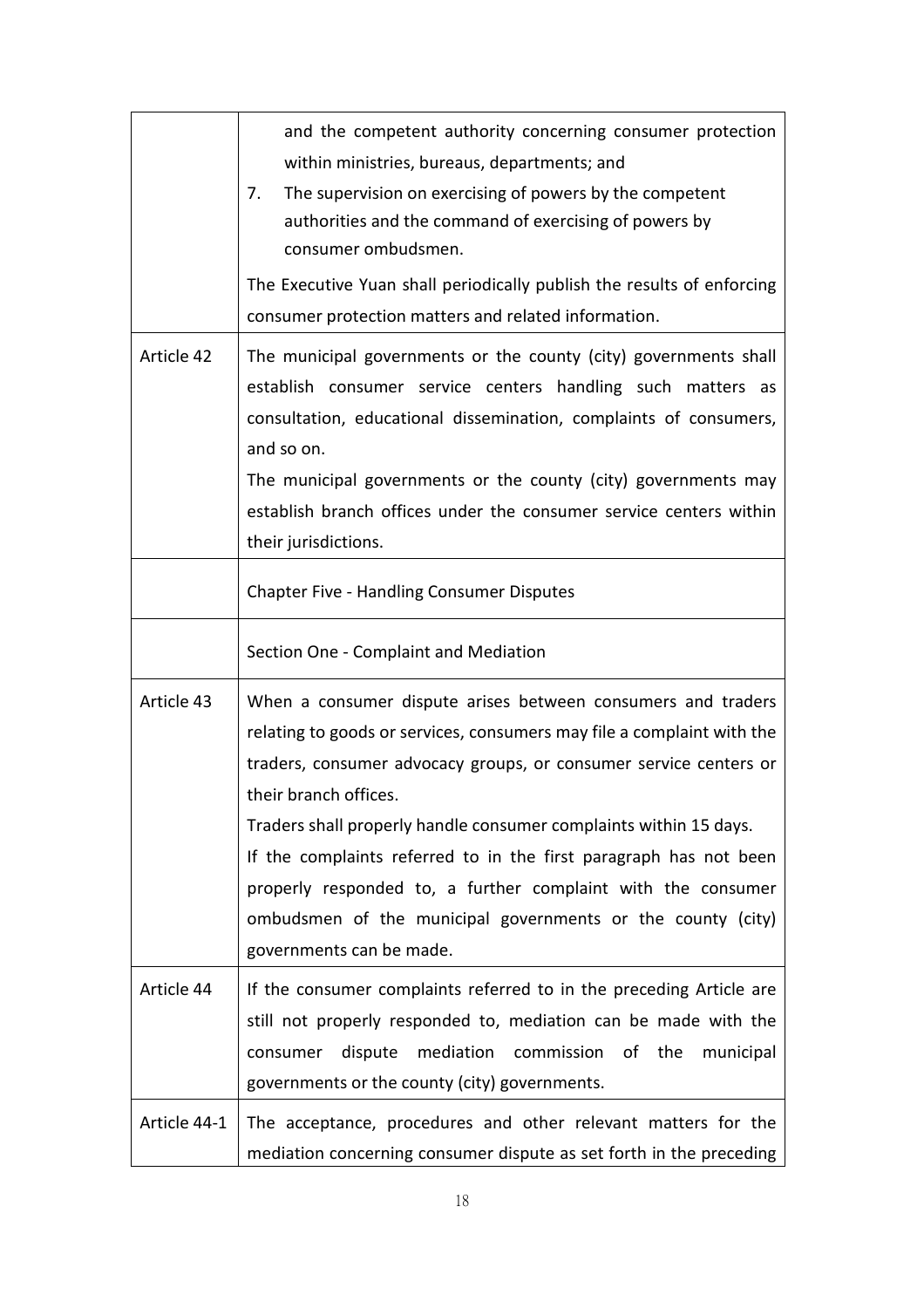|              | Article shall be regulated by the Executive Yuan.                                                                                                                                                                                                                                                                                                                                                                                                                                                                                                                                                                                                                                                                          |
|--------------|----------------------------------------------------------------------------------------------------------------------------------------------------------------------------------------------------------------------------------------------------------------------------------------------------------------------------------------------------------------------------------------------------------------------------------------------------------------------------------------------------------------------------------------------------------------------------------------------------------------------------------------------------------------------------------------------------------------------------|
| Article 45   | The municipal governments or the county (city) governments shall<br>each establish a consumer dispute mediation commission consisting<br>of 7 to 21 commissioners.<br>Commissioners referred to in the preceding paragraph shall be<br>representatives of the municipal governments or the county (city)<br>governments, consumer ombudsmen, and representatives of<br>consumer advocacy groups, and representatives of the professional<br>groups to which traders belong or to which they are related, scholars<br>and experts, and the consumer ombudsman shall be the chairman.<br>The organization of such commission shall be separately prescribed.                                                                 |
| Article 45-1 | The mediation shall be conducted at the offices of the municipal<br>governments or the county (city) governments or the other<br>appropriate venues, and the mediation may not be open to the<br>public.<br>Commissioners of mediation, coordinating mediators and other staff<br>who are responsible for mediation must keep the contents of<br>mediation confidential unless those contents have already been<br>disclosed.                                                                                                                                                                                                                                                                                              |
| Article 45-2 | Regarding the mediation of consumer dispute, if the parties cannot<br>reach an agreement but have narrowed their differences of opinion,<br>the commissioners of mediation may offer a mediation proposal<br>within and not against the scope of each party's main intent after<br>considering all situations to balance the benefits between parties and<br>deliver it ex officio to the parties.<br>The proposal set forth in the preceding paragraph must be approved<br>by more than half of all mediation commissioners who attended the<br>mediation, and in which the appeal period and the legal consequence<br>of failure to file appeal within the time limit as set forth in Article<br>45-3 must be specified. |
| Article 45-3 | Parties may appeal against the mediation proposal set forth in the<br>preceding Article the specified 10 days after being served.                                                                                                                                                                                                                                                                                                                                                                                                                                                                                                                                                                                          |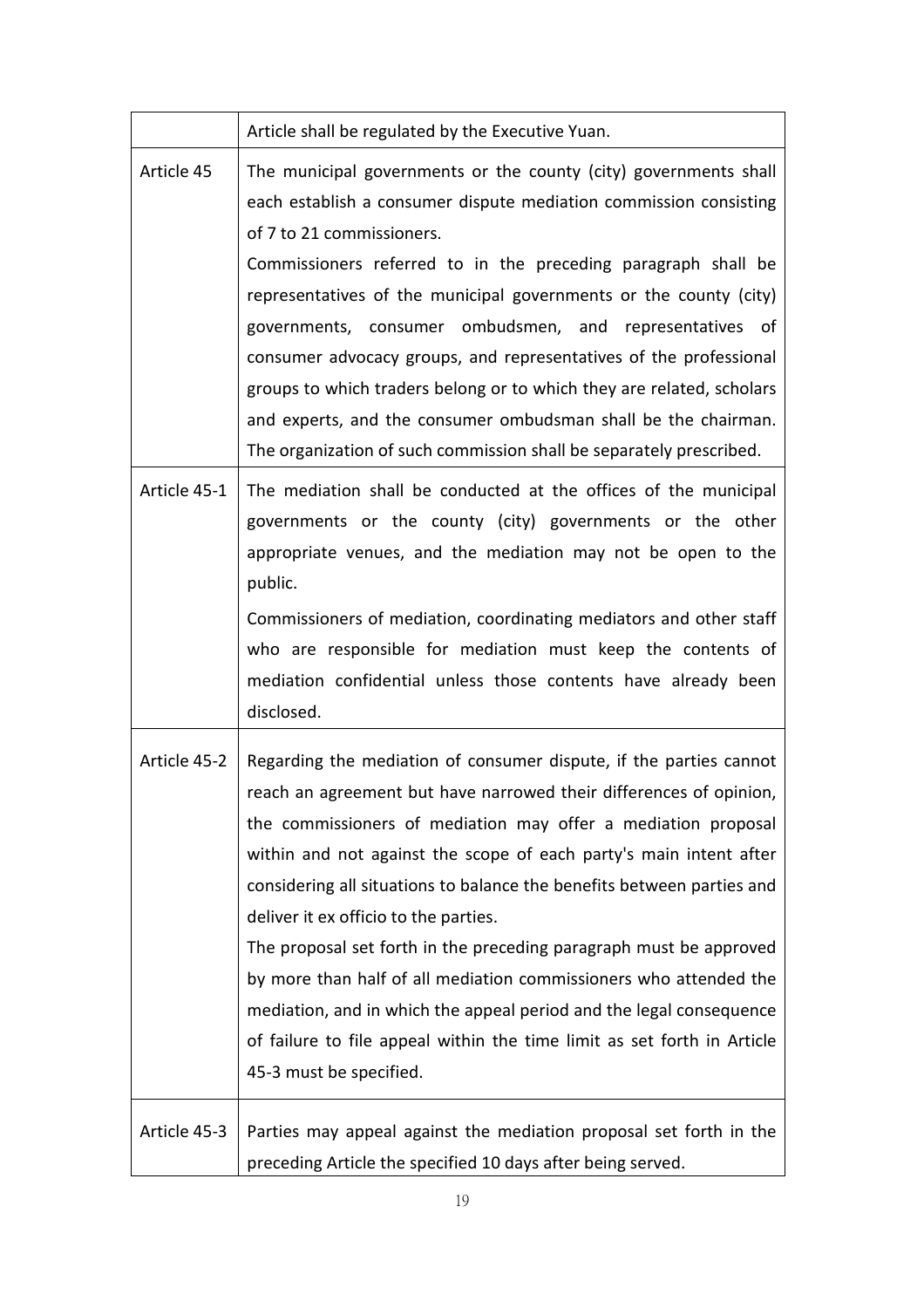|              | Where an appeal is brought within the preceding time limit, the<br>mediation shall be presumed to have not been sustained; where no<br>appeal is brought within the preceding time limit, the mediation shall<br>be presumed to have been sustained.<br>Regarding the appeal set forth in the first paragraph, the consumer<br>dispute mediation commission shall inform the other party of it.                                                                                                                                                                                                                                                                                                                                                                                                                                                                        |
|--------------|------------------------------------------------------------------------------------------------------------------------------------------------------------------------------------------------------------------------------------------------------------------------------------------------------------------------------------------------------------------------------------------------------------------------------------------------------------------------------------------------------------------------------------------------------------------------------------------------------------------------------------------------------------------------------------------------------------------------------------------------------------------------------------------------------------------------------------------------------------------------|
| Article 45-4 | Where the mediation of consumer disputes regards to small<br>transactions, if one party fails to appear at a scheduled mediation<br>session without due cause, the mediation commissioners shall render<br>a mediation proposal ex officio or upon application of the other<br>party, and deliver it to the parties.<br>The mediation proposal set forth in the preceding paragraph must be<br>approved by more than half of all mediation commissioners, and in<br>which the appeal period and the legal consequence of failure to file<br>appeal within the time limit as set forth in Article 45-5 must be<br>specified.<br>The delivery as described in the first paragraph shall not follow the<br>rules governing conveyance by public announcements.<br>The small transaction as described in the first paragraph shall be<br>proclaimed by the Executive Yuan. |
| Article 45-5 | Parties may file an appeal against the mediation proposal set forth in<br>the preceding Article within the specified 10 days after being served;<br>where no appeal is brought within the time limit, the mediation shall<br>be presumed to have been sustained.<br>If one party bring an appeal within the time limit and the mediation<br>commissioners have rescheduled a mediation but the party fails to<br>appear at the rescheduled mediation session without due cause, the<br>mediation shall be presumed to have been sustained.                                                                                                                                                                                                                                                                                                                             |
| Article 46   | Where mediation is successfully sustained, the letter of mediation<br>must be made in writing.<br>provisions of Articles 25 to 29 of the Township<br>The l<br>and<br>County-Administered City Mediation Act shall apply, mutatis                                                                                                                                                                                                                                                                                                                                                                                                                                                                                                                                                                                                                                       |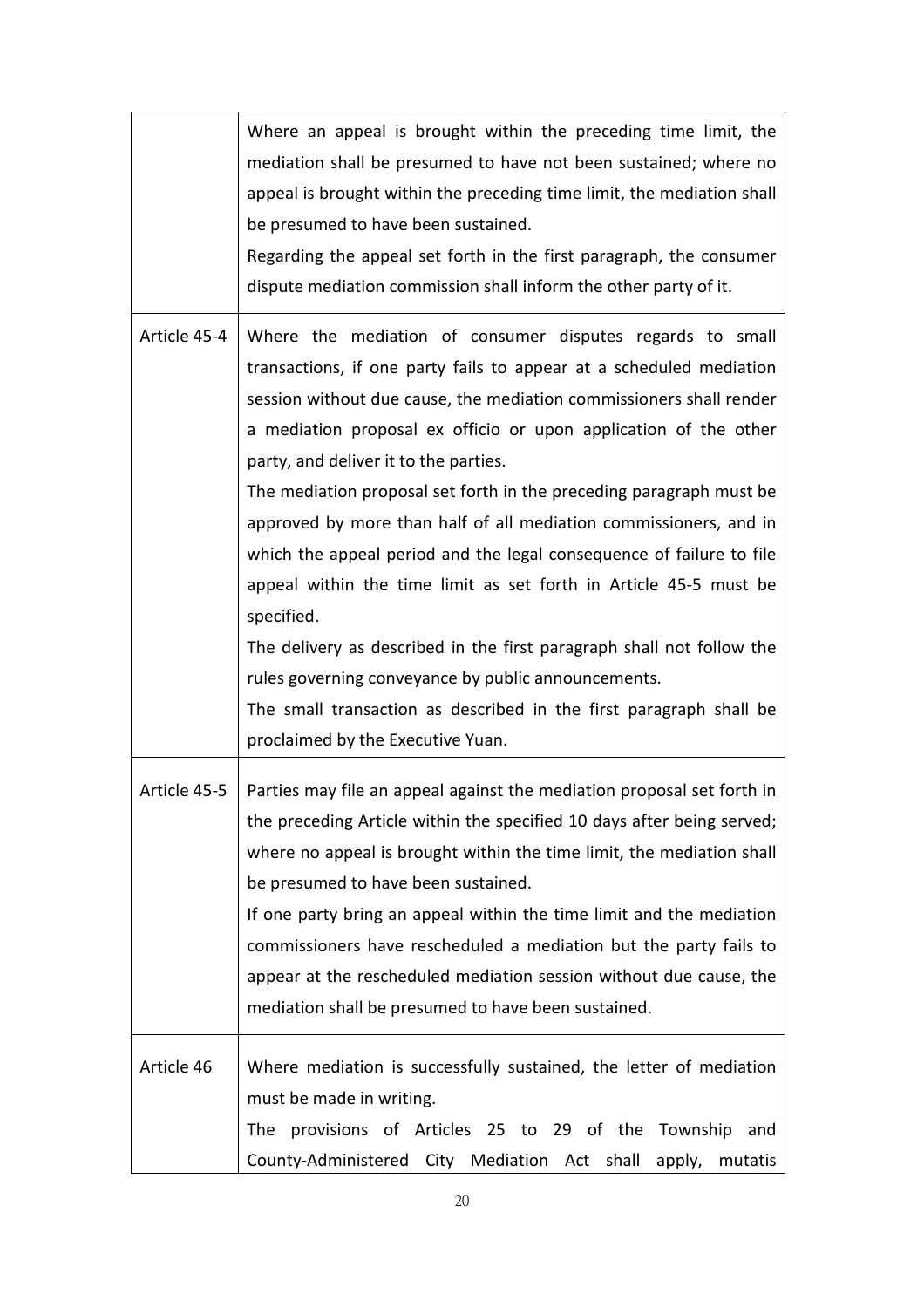|            | mutandis, to the execution and validity of the letter of mediation<br>referred to in the preceding paragraph.                                                                                                                                                                                                                                                                                                                                                                                                                                                                                                                                                                                                                                                                                                                                                                                                                                                                                                                                |
|------------|----------------------------------------------------------------------------------------------------------------------------------------------------------------------------------------------------------------------------------------------------------------------------------------------------------------------------------------------------------------------------------------------------------------------------------------------------------------------------------------------------------------------------------------------------------------------------------------------------------------------------------------------------------------------------------------------------------------------------------------------------------------------------------------------------------------------------------------------------------------------------------------------------------------------------------------------------------------------------------------------------------------------------------------------|
|            | Section Two - Consumer Litigation                                                                                                                                                                                                                                                                                                                                                                                                                                                                                                                                                                                                                                                                                                                                                                                                                                                                                                                                                                                                            |
| Article 47 | Consumer litigation may be subject to the jurisdiction of the court<br>where the consumer relationship happens.                                                                                                                                                                                                                                                                                                                                                                                                                                                                                                                                                                                                                                                                                                                                                                                                                                                                                                                              |
| Article 48 | The high courts, district courts and branches thereof may establish a<br>tribunal for consumer claims or designate a magistrate dedicated to<br>the hearing of consumer litigations.<br>If a court makes a judgment against traders, the court may at its own<br>discretion declare provisional execution without security or with<br>reduced security.                                                                                                                                                                                                                                                                                                                                                                                                                                                                                                                                                                                                                                                                                      |
| Article 49 | A consumer advocacy group, which has been established for more<br>than 2 years after its approval, maintains special staffs dealing with<br>consumer protection, and has a rating of excellence by the Executive<br>Yuan, may bring suit in its own name for consumers in accordance<br>with Article 50 or initiate an action for injunctive relief prohibiting<br>specific acts in accordance with Article 53.<br>If a consumer advocacy group brings litigation in accordance with the<br>preceding paragraph, it shall keep an attorney on retainer. The<br>lawyer may require advance<br>engaged<br>payment,<br>the<br>or<br>reimbursement of any necessary expenses.<br>If a consumer advocacy group has committed any unlawful conduct in<br>connection with the litigation brought by it in accordance with the<br>first paragraph, the competent authorities shall revoke its approval of<br>establishment.<br>Regulations governing the rating of consumer advocacy groups shall<br>be separately proclaimed by the Executive Yuan. |
| Article 50 | Where numerous consumers are injured as a result of the same<br>incident, a consumer advocacy group may take assignment of claims<br>from 20 or more consumers and bring litigation in its own name.                                                                                                                                                                                                                                                                                                                                                                                                                                                                                                                                                                                                                                                                                                                                                                                                                                         |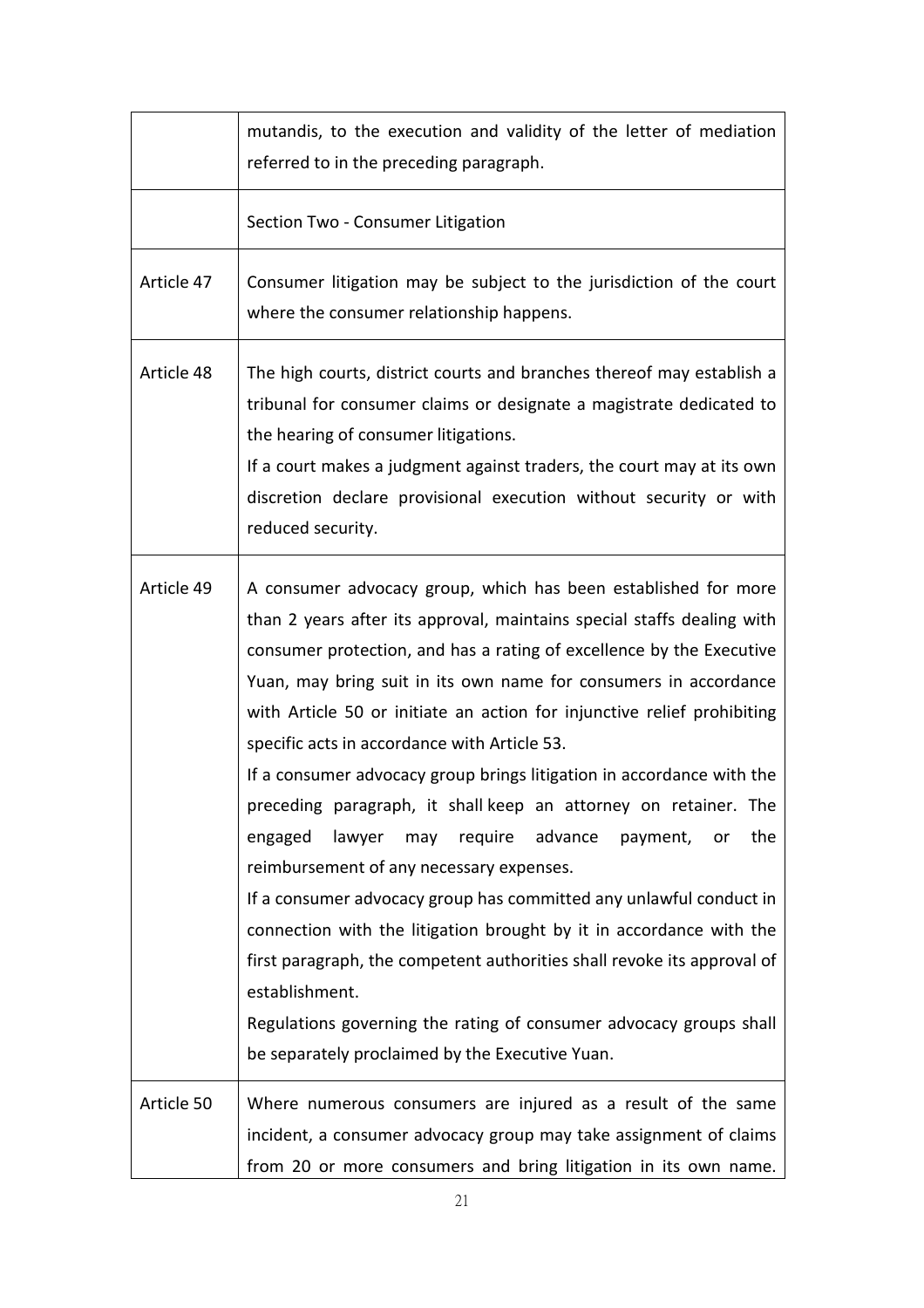|            | Consumers may terminate such assignment before the close of oral          |
|------------|---------------------------------------------------------------------------|
|            | arguments, in which they shall notify the court.                          |
|            | If some consumers terminate their assignment of claims and thus the       |
|            | aforesaid litigation results in less than 20 consumers, the authority     |
|            | over consumer advocacy group will not be affected.                        |
|            | The assignment of claims referred to in the preceding paragraph shall     |
|            | include non-pecuniary damages set forth in Articles 194 and 195,          |
|            | paragraph 1, of the Civil Code.                                           |
|            | The time limit for the claims referred to in the preceding paragraph      |
|            | shall be separately determined for each consumer who has made             |
|            | such assignment.                                                          |
|            | After taking an assignment of the claims of damages set forth in the      |
|            | third paragraph, the consumer advocacy group shall deliver the            |
|            | balance of compensation received as a result of the litigation by         |
|            | deducting the litigation fees and the necessary expenses for the          |
|            | lawyer set forth in second paragraph of the preceding Article, to         |
|            | consumers who have made such assignment of claims.                        |
|            | Consumer advocacy groups shall not claim rewards from consumers           |
|            | for litigation referred to in the first paragraph.                        |
| Article 51 | Where a litigation brought in accordance with this act, the consumers     |
|            | may claim for a punitive damage up to 5 times the amount of actual        |
|            | damages as a result of injuries caused by the willful misconduct of       |
|            | traders; if such injuries are caused by gross negligence, a punitive      |
|            | damage up to 3 times the amount of the actual damages may be              |
|            | claimed; if such injuries caused by negligence, a punitive damage up      |
|            | to one time the amount of the actual damages may be claimed.              |
| Article 52 | If a consumer advocacy group brings litigation in accordance with         |
|            | Article 50 in its own name, the court fees for the portion of the claim   |
|            | exceeding NT\$600,000 shall be exempted.                                  |
|            |                                                                           |
| Article 53 | Where a trader has a serious illegal act that breach the provisions of    |
|            | this act, consumer ombudsmen or consumer advocacy groups may              |
|            | file a petition for injunction with the court to discontinue or prohibit. |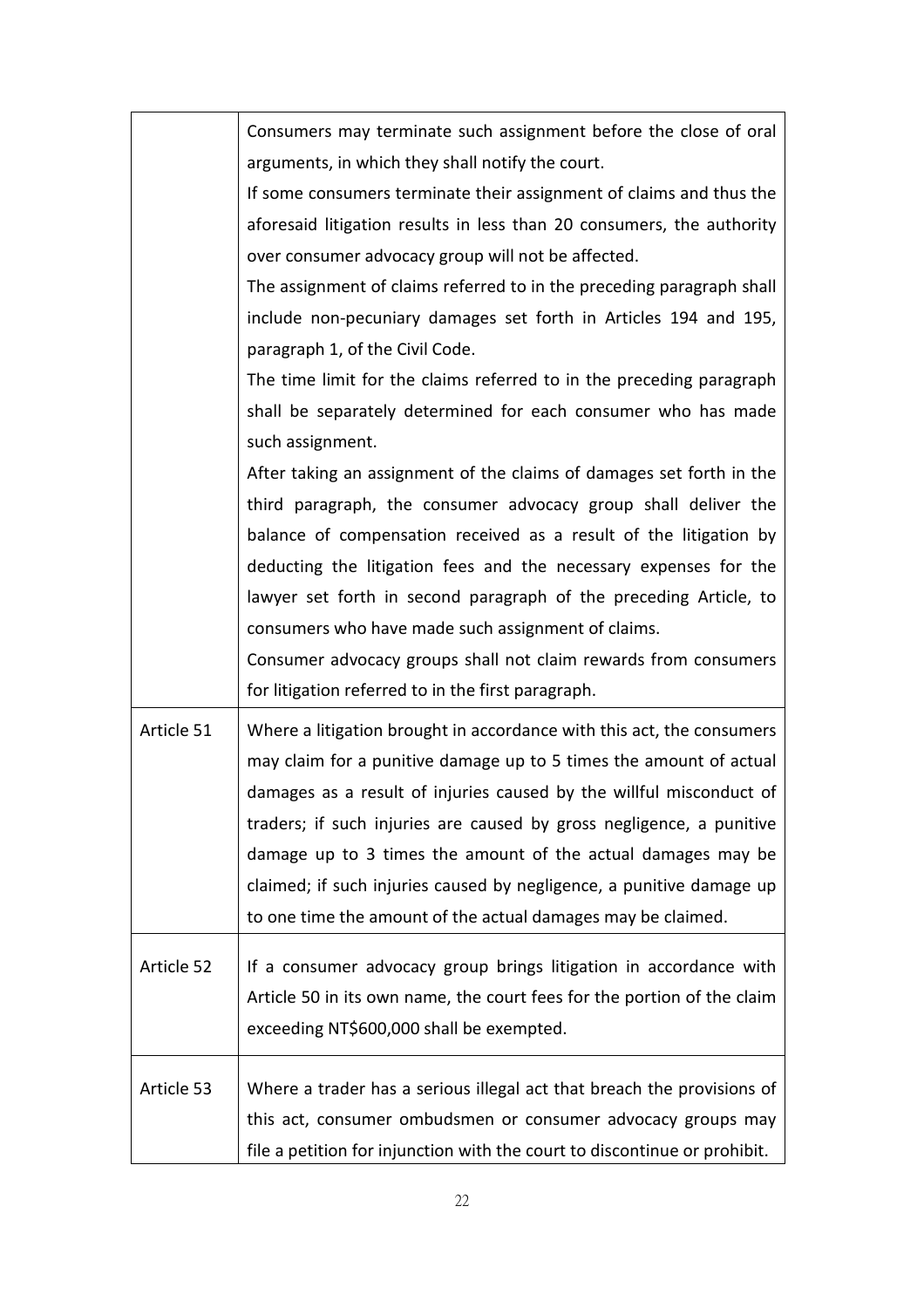|              | Court fees for a litigation referred to in the preceding paragraph shall                                                                                                                                                                                                                                                                                                                                                                                                                                                                                                                                                                                                                                                                                                                                                                                                                                                                                                                                                                                                    |
|--------------|-----------------------------------------------------------------------------------------------------------------------------------------------------------------------------------------------------------------------------------------------------------------------------------------------------------------------------------------------------------------------------------------------------------------------------------------------------------------------------------------------------------------------------------------------------------------------------------------------------------------------------------------------------------------------------------------------------------------------------------------------------------------------------------------------------------------------------------------------------------------------------------------------------------------------------------------------------------------------------------------------------------------------------------------------------------------------------|
|              | be exempted.                                                                                                                                                                                                                                                                                                                                                                                                                                                                                                                                                                                                                                                                                                                                                                                                                                                                                                                                                                                                                                                                |
| Article 54   | Where a mass of parties injured out of the same consumer<br>relationship, the court may announce by public a notice, after<br>obtaining the consent of the representative(s) selected by other<br>injured parties in accordance with Article 41 of the Code of Civil<br>Procedure, whereby other injured parties may file a demand for<br>judgment in the same litigation procedure within a time limit,<br>containing the facts, evidences and the declaration of claims in<br>writing. Persons making such filing shall be deemed to have made the<br>selection in accordance with Article 41 of the Code of Civil Procedure.<br>Copies of the filing in writing concerning the same litigation set forth<br>in the preceding paragraph shall be sent to both the plaintiffs and the<br>defendants.<br>The time limit referred to in the first paragraph shall be not less than<br>10 days. The public notice shall be attached to the bulletin board of<br>the courthouse and shall be published in newspapers with expenses<br>to be paid for by the National Treasury. |
| Article 55   | Articles 48 and 49 of the Code of Civil Procedure shall apply, mutatis<br>mutandis, to litigations referred to in the preceding Article.                                                                                                                                                                                                                                                                                                                                                                                                                                                                                                                                                                                                                                                                                                                                                                                                                                                                                                                                    |
|              | Chapter Six - Penal Provisions                                                                                                                                                                                                                                                                                                                                                                                                                                                                                                                                                                                                                                                                                                                                                                                                                                                                                                                                                                                                                                              |
| Article 56   | A trader violating any of Articles 24, 25 or 26, and failing to take<br>corrective actions ordered by the competent authorities within the<br>time limit prescribed by the competent authorities, shall be punished<br>by an administrative fine of NT\$20,000 to NT\$200,000.                                                                                                                                                                                                                                                                                                                                                                                                                                                                                                                                                                                                                                                                                                                                                                                              |
| Article 56-1 | A trader using standard contracts but violating the mandatory or<br>prohibitory provisions governing standard contracts announced by<br>the central competent authority referred to in the first paragraph of<br>Article 17, and failing to take corrective actions ordered by the<br>competent authorities within the time limit prescribed by the                                                                                                                                                                                                                                                                                                                                                                                                                                                                                                                                                                                                                                                                                                                         |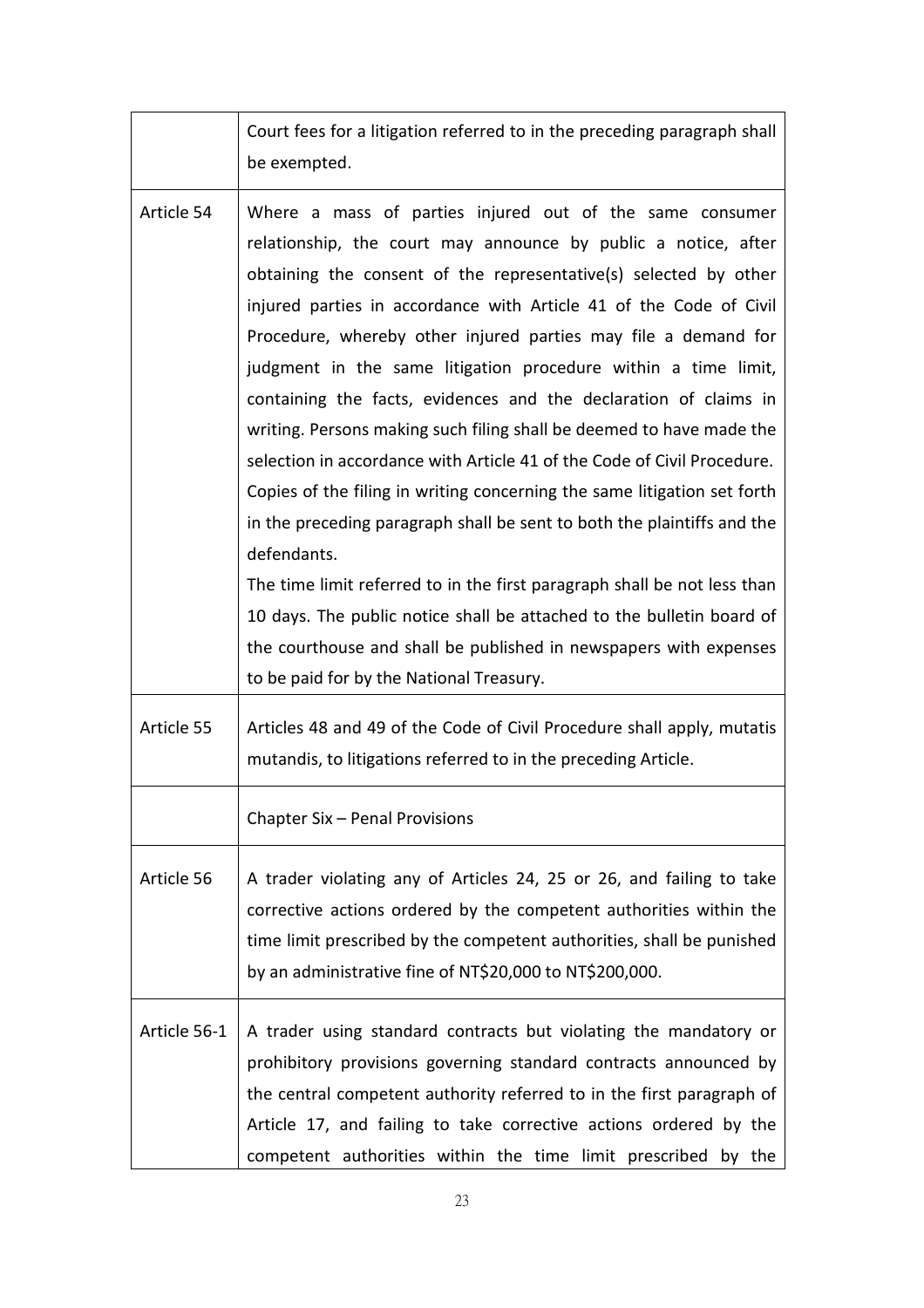|            | competent authorities, unless the law provides otherwise, shall be<br>punished by an administrative fine of NT\$30,000 to NT\$300,000;<br>failing to take corrective actions in according with the further ordered<br>by the competent authorities within the time limit prescribed by the<br>competent authorities, shall be punished each time<br>by an<br>administrative fine of NT\$50,000 to NT\$500,000. |
|------------|----------------------------------------------------------------------------------------------------------------------------------------------------------------------------------------------------------------------------------------------------------------------------------------------------------------------------------------------------------------------------------------------------------------|
| Article 57 | A trader evading, obstructing or refusing any investigation conducted<br>by the competent authorities in accordance with the paragraph 6 of<br>Article 17, Article 33 or Article 38 shall be punished each time by an<br>administrative fine of NT\$30,000 to NT\$300,000.                                                                                                                                     |
| Article 58 | A trader violating an order of the competent authorities in<br>accordance with Article 36 or 38 shall be punished each time by an<br>administrative fine of NT\$60,000 to NT\$1,500,000.                                                                                                                                                                                                                       |
| Article 59 | Where a trader beyond the situation described in Article 37, the<br>competent authorities may, in addition to taking the actions provided<br>in that article and in Article 36, also punish the trader by an<br>administrative fine of NT\$150,000 to NT\$1,500,000.                                                                                                                                           |
| Article 60 | Where a trader violating the provisions of this act, producing goods<br>or rendering services which may endanger the lives, bodies, health of<br>consumers and the central competent authority believes it is serious,<br>the central competent authority or the Executive Yuan may order for<br>suspension of operations and request consumer advocacy groups to<br>bring suit in its own name to consumers.  |
| Article 61 | Where a certain conduct is punishable in accordance with this act and<br>other laws providing for more severe punishments, then such other<br>laws shall apply; where such conduct constitutes a criminal offense,<br>the case shall be immediately transferred for a criminal investigation.                                                                                                                  |
| Article 62 | The administrative fines set forth in this act shall be levied by the<br>competent authorities, and any failure to pay such fines within the                                                                                                                                                                                                                                                                   |